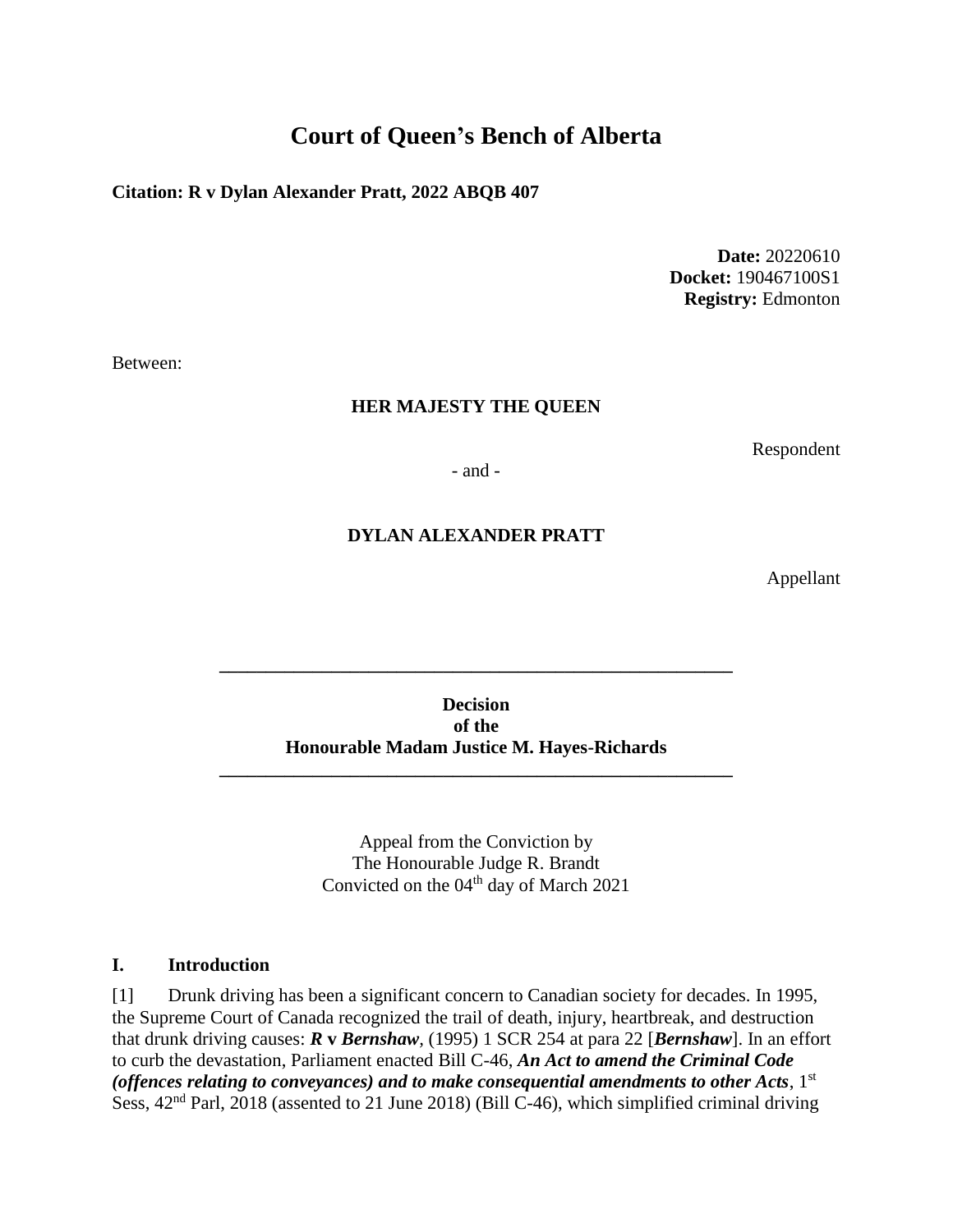prosecutions and expanded police powers at the roadside by introducing mandatory alcohol screening (MAS). The new police powers allow an officer to demand a sample of breath from the operator of a motor vehicle (the driver) if the officer has an approved screening device (ASD) in his or her possession and is in the course of a lawful exercise of police power. There are no other threshold requirements for the MAS demand. A breath sample that produces a "FAIL" result on the ASD provides an officer with reasonable grounds to demand that the driver provide further breath samples, from which criminal consequences could flow. If the driver does not comply with the MAS demand, he or she may also face criminal consequences.

[2] At the heart of this appeal is the constitutionality of the MAS regime. The Appellant argues that the MAS regime intrudes too far on the constitutionally protected interests of individuals in Canada as enshrined in ss 8, 9 and 10(b) of the *Canadian Charter of Rights and Freedoms*, s 7, Part 1 of the Constitution Act, 1982, being Schedule B to the Canada Act 1982 (UK), 1982, c11 (the *Charter*).

## **II. Facts and Issues at Trial**

[3] On March 31, 2019, the Edmonton Police Service (EPS) was conducting random traffic stops as part of a Checkstop Alberta campaign. Cst. Requena stopped the Appellant after noting that the Appellant's motor vehicle was not maintaining the centre of the lane in which the Appellant was driving. Cst. Requena made a MAS demand of the Appellant. The Appellant provided three samples of his breath into an ASD. The first two breath samples were not suitable for analysis by the ASD. The third sample registered a "FAIL" result on the ASD. The Appellant was placed under arrest for impaired operation of a conveyance and taken to a Checkstop bus where he was provided an opportunity to contact counsel, after which he provided two evidentiary samples of his breath into an approved instrument.

[4] At trial, the Appellant challenged the constitutionality of the MAS regime, which is specified in s 320.27(2) of the *Criminal Code of Canada,* RSC 1985, c C-46 (*Criminal Code*). Specifically, the Appellant argued that the MAS regime breached his ss 8, 9, and 10(b) rights under the *Charter*. It was understood that if the Court were to find *Charter* breaches, further evidence may be called on whether any breaches could be saved under s 1 of the *Charter* as being reasonable limits justified in a free and democratic society. The Crown's position throughout, however, was always that there was no need for a s 1 *Charter* hearing with respect to any breach of ss 9 or 10(b) *Charter* rights. The Crown submitted that random vehicle stops and the suspension of the roadside right to counsel have already been found to be saved by s 1 of the *Charter* in relation to detention surrounding suspicion-based testing. Since the MAS regime has no greater impact on a person's ss 9 and 10(b) *Charter* rights as under the previous suspicionbased regime, a s 1 *Charter* analysis was not required.

[5] A *Charter voir dire* was held. The Crown led evidence from several witnesses, including five experts. The expert evidence at issue in this appeal came from three police witnesses: Sgt Robert Davis of the EPS, Sgt Richard Butler of the Calgary Police Service (CPS) and Supt Gary Graham of the Royal Canadian Mounted Police (RCMP) K Division. The Appellant took issue with the expert qualifications and admissibility of the opinions of the three police witnesses. After a contested *voir dire* on qualifications, admissibility, and relevance, the trial judge qualified the three police witnesses as experts with limited qualifications and admitted their evidence.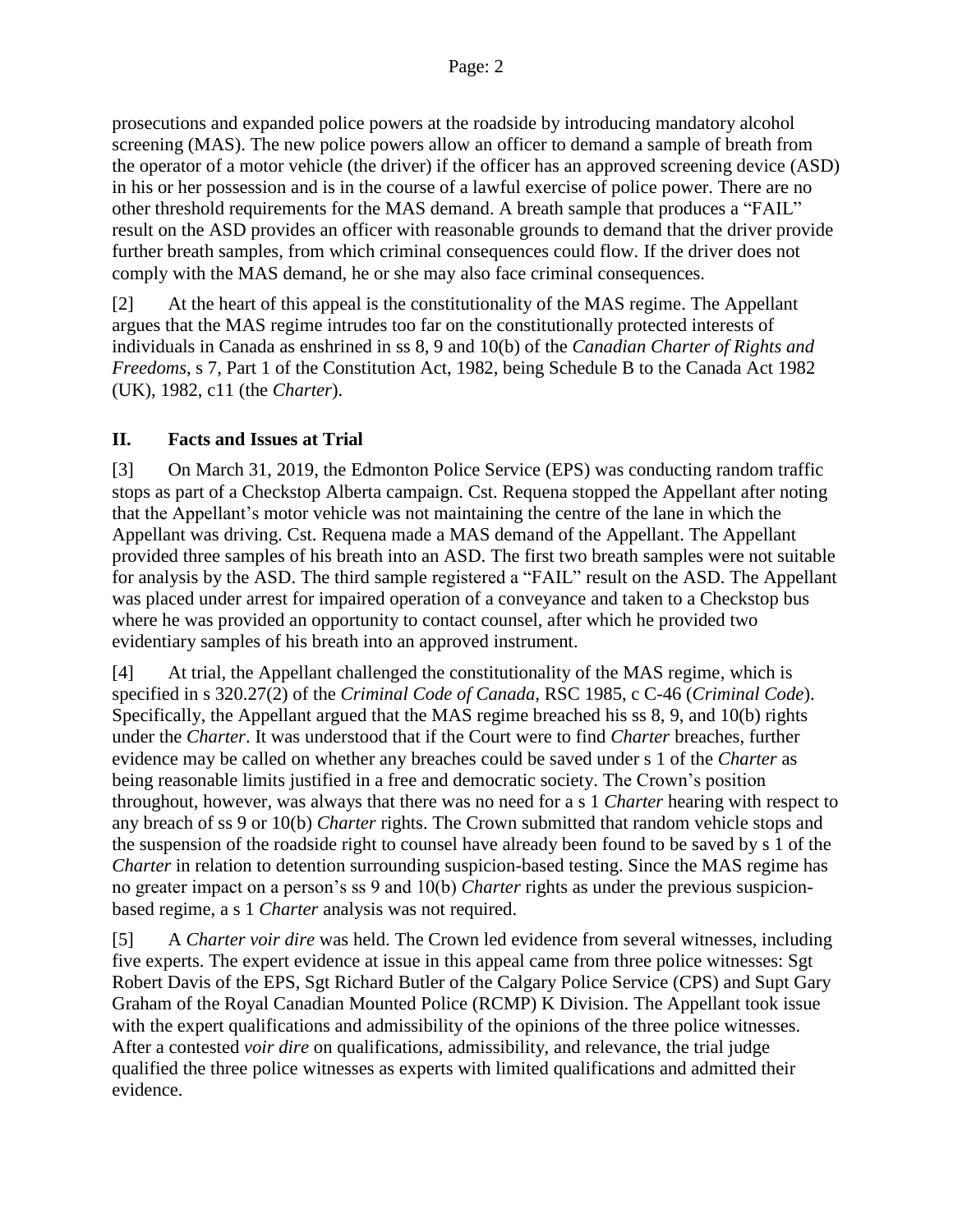[6] After hearing the *voir dire* evidence, the parties agreed to proceed by way of written argument only. In an oral decision delivered on November 26, 2020, the trial judge found no breaches of the Appellant's *Charter* rights and declined to consider s 1 of the *Charter*. As a result, neither party called evidence nor argued any issues pertaining to s 1 of the *Charter*. A conviction was later entered against the Appellant after a failed s 11(b) *Charter* application.

## **III. Issues**

[7] The Appellant raises four grounds of appeal:

- 1) The trial judge erred in law by qualifying Sgt Davis, Sgt Butler, and Supt Graham as expert witnesses.
- 2) The trial judge erred in law by finding that s 320.27(2) of the *Criminal Code* does not violate s 8 of the *Charter*.
- 3) The trial judge erred in law by finding that s 320.27(2) of the *Criminal Code* does not violate s 9 of the *Charter*.
- 4) The trial judge erred in law by finding that s 320.27(2) of the *Criminal Code* does not violate s 10(b) of the *Charter*.

## **Issue 1: Expert Evidence**

[8] The Appellant argues that the trial judge erred in qualifying Sgt Davis, Sgt Butler, and Supt Graham as experts. Specifically, the Appellant argues that the trial judge erred in the application of the expert qualification test and as a result, the trial judge relied too heavily on the opinion evidence given by the three police witnesses.

[9] The Crown Respondent argues that the trial judge made no such error, and properly balanced the evidence from the police officers in his analysis regarding the *Charter* allegations.

## **A. Standard of Review**

[10] The admissibility of expert evidence is a question of law, reviewable for correctness insofar as the proper articulation and application of the legal test is concerned: *R v Underwood*, 2008 ABCA 263 at para 10. Absent an error in principle, deference is owed to decisions of trial judges to admit or reject expert evidence: *R v DD*, 2000 SCC 42 [*DD*] at paras 12 – 13; *R v Youvarajah*, 2013 SCC 41 at para 31; see also *R v Couture*, 2007 SCC 8 at para 81. No deference is owed where the trial judge fails to undertake their gate-keeping function in determining the admissibility of expert evidence: *R v Jacobs*, 2014 ABCA 172 at para 56; see also *R v Dominic*, 2016 ABCA 114 [*Dominic*] at para 17.

## **B. The Legal Test for Admitting Expert Evidence**

[11] The framework for admitting expert evidence is a two-step process. At the first step, the proponent of the evidence must establish the four threshold requirements as set out in *R v Mohan*, [1994] 2 SCR 9 [*Mohan*] at p 20:

- 1. Relevance;
- 2. Necessity in assisting the trier of fact;
- 3. The absence of any exclusionary rule; and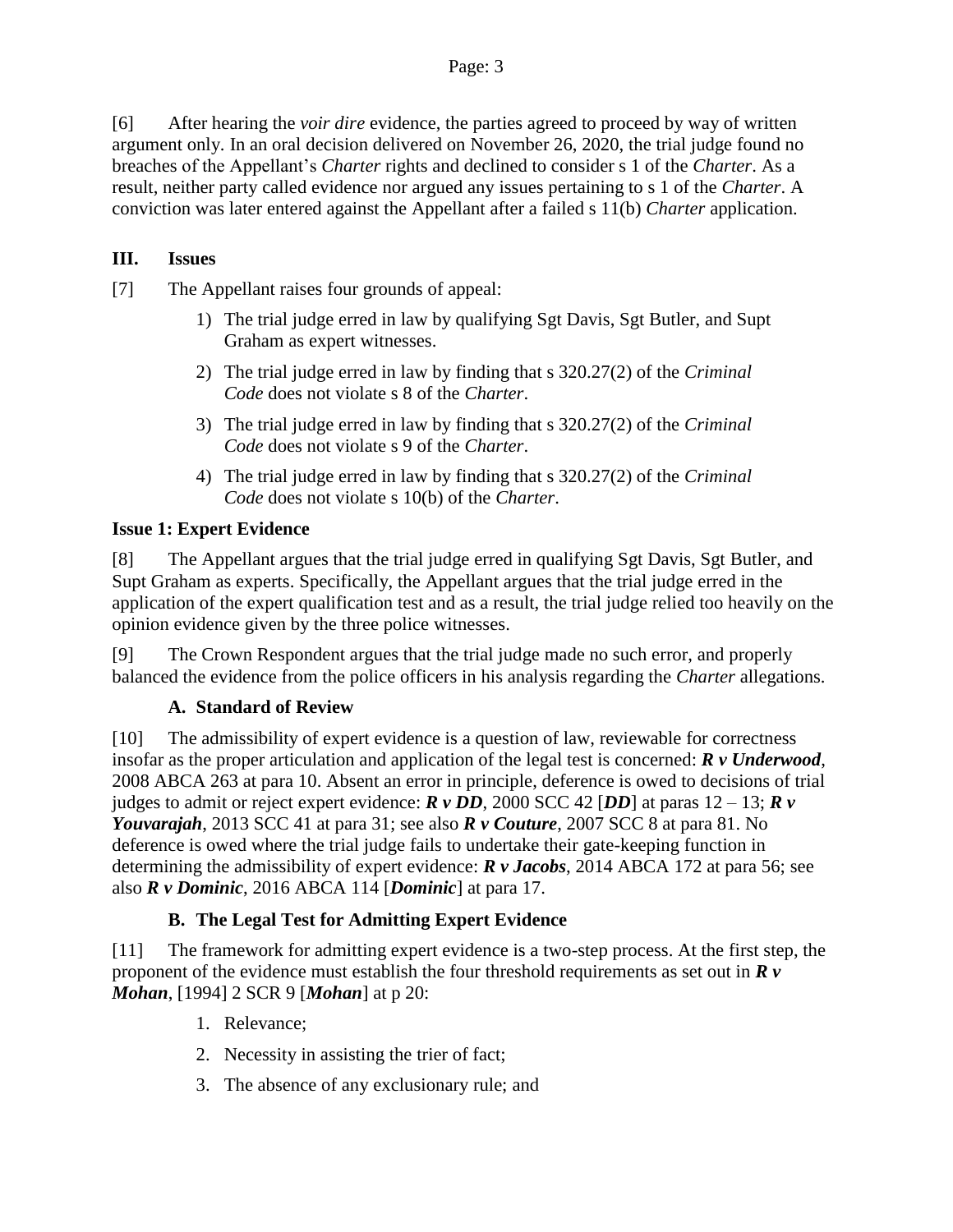4. A properly qualified expert.

[12] Relevance of the evidence is a threshold requirement and a matter to be decided by a judge as a question of law. Evidence will be logically relevant if it relates to a fact in issue: *Mohan* at pp 20 – 21.

[13] The evidence must also be necessary. Expert evidence becomes necessary when it provides information that is outside the experience and knowledge of a trier of fact: *R v Abbey*, 2009 ONCA 624, leave to appeal to SCC refused, [2010] SCCA No 125 [*Abbey ONCA*] para 96; *Mohan* at  $p 22 - 23$ , or when it provides context to difficult evidence in a way that is useful to the trier of fact: *Anderson v Canada (Attorney General)*, 2015 NLTD(G) 138 at paras  $8 - 11$ . The subject matter of the inquiry must be such that ordinary persons are unlikely to form a correct judgment about it if unassisted by persons with special knowledge: *DD* at para 24.

[14] Necessity is a contextual consideration. The normal experiences of different triers of fact may differ, and society's common views can shift over time. If the common view on a subjectmatter is incorrect, expert evidence is necessary to counter myths, stereotypes, and biases that the public may have regarding certain classes of people or subjects: *R v Lavallee*, [1990] 1 SCR 852 at pp 870 – 873; *DD* at para 32. Because necessity is contextual, it is normally best decided by a trial judge who is in a strong position to determine what may come within the normal experience of a trier of fact in the community in which the case is being tried. Appellate courts will normally exercise considerable deference in reviewing decisions of this nature. A trial judge has considerable elbow room to be wrong: *R v T(JG)*, 2003 ABCA 33 at para 28.

[15] If, on the proven facts, a trier of fact can form their own conclusions without help, then the expert opinion is not necessary: *Mohan* at p  $22 - 23$ ; see also *Abbey ONCA* at para 94; *R v Abbey,*[1982] 2 SCR 24 [*Abbey SCC*] at p 42; *White Burgess Langille Inman v Abbott and Haliburton Co.*, 2015 SCC 23 [*White Burgess*] at paras  $19 - 24$ .

[16] The evidence must be otherwise admissible and not run afoul of any exclusionary rule: *Mohan* at p 25.

[17] The evidence must be given by a witness who is shown to have acquired special or peculiar knowledge through study or experience in respect of the matter on which he or she undertakes to testify: *Mohan* at p 25.

[18] Once the four threshold requirements have been met, the second stage of the process is for the trial judge to balance the potential benefits and risks of admitting the evidence. Often referred to as the "gatekeeping" stage of the inquiry, the trial judge must engage in a cost-benefit analysis to determine whether the probative value of the expert evidence outweighs any prejudicial effect. The trial judge must weigh the relevance, reliability, and necessity of the expert evidence against the consumption of time, prejudice, and potential for confusion: *R v J-LJ,* 2000 SCC 51 at para 47. If the cost-benefit analysis weighs toward admitting the evidence, the evidence will be legally relevant to the inquiry: *Mohan* at p 21; *Dominic* at para 16.

[19] Admissibility is not an all-or-nothing proposition, nor is the trial judge limited to either accepting or rejecting the opinion evidence as tendered by one party or another. The trial judge may admit part of the proffered testimony, modify the nature or scope of the proposed opinion, or edit the language used to frame that opinion: *Abbey ONCA* at para 63; *R v Wilson,* [2002] OJ No 2598 (Ont SCJ).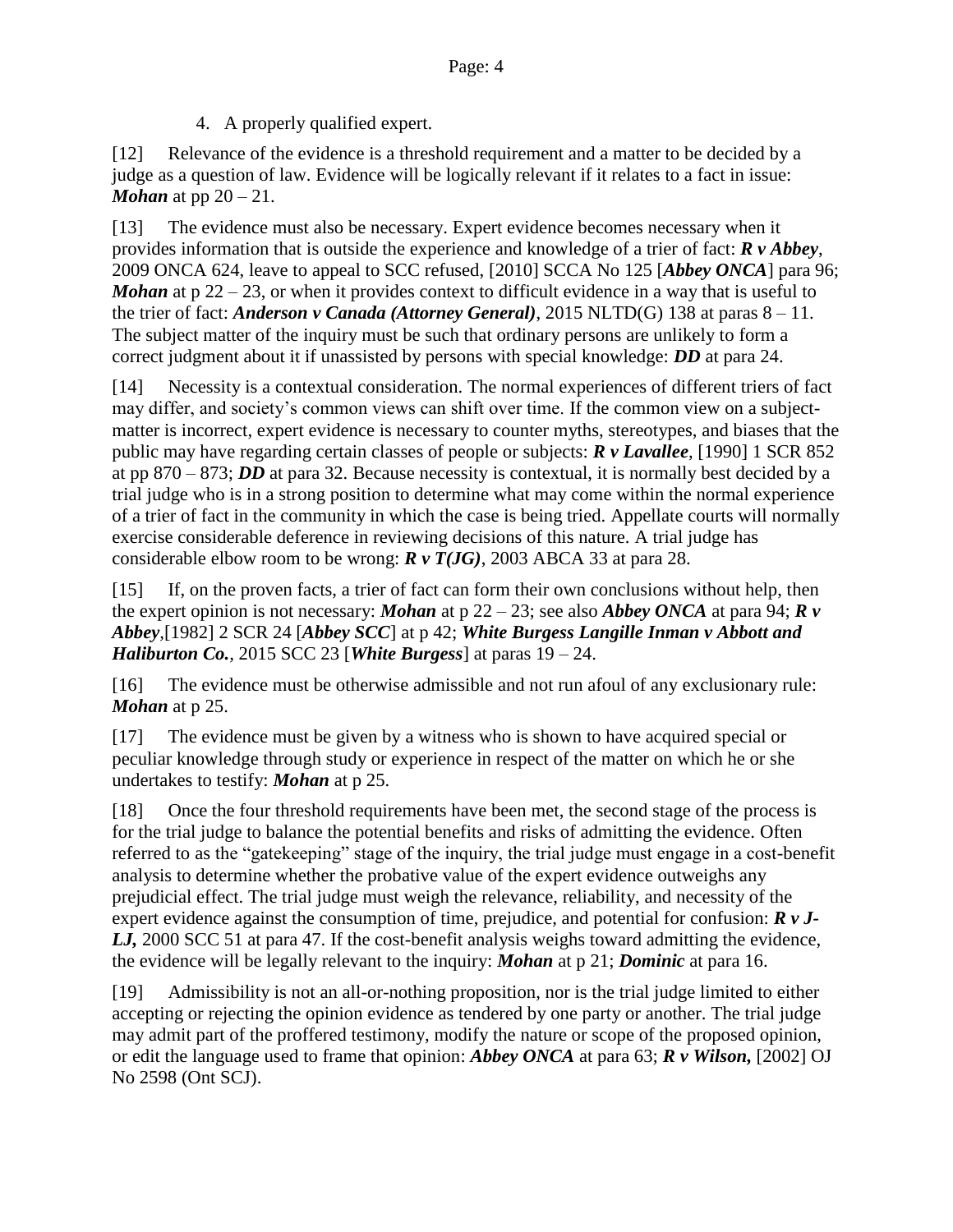### **C. Constitutional Challenges**

[20] When dealing with a legislative challenge based on violations of the *Charter,* decisions must not be made in a factual vacuum. The presentation of facts is not a mere technicality, but essential to proper consideration of *Charter* issues. Decisions cannot be made on the unsupported hypotheses of enthusiastic counsel: *MacKay v Manitoba*, [1989] 2 SCR 357 at pp 361 – 362. Before a court can measure the impugned legislation against provisions of the *Charter*, a proper factual foundation must be laid. This factual foundation can include adjudicative facts (those that concern the immediate parties) and legislative facts (those that establish the purpose and background of the legislation, including its societal, economic, and cultural context): *Danson v. Ontario (Attorney General)*, [1990] 2 SCR 1086 [*Danson*] at p 1099.

### **D. The Expert Evidence**

[21] The Appellant argues that the trial judge erred in the application of the necessity branch of the *Mohan* test and failed to exercise his gatekeeping function by admitting the evidence. The Crown Respondent argues that there is no basis for appellate intervention in the trial judge's decision to admit the police evidence. The police evidence provided a broad factual picture of the impact of the MAS regime on drivers and its effectiveness of meeting Parliament's goals, and the trial judge properly balanced the probative value against any potential prejudice.

### **i. Sgt Robert Davis**

[22] The Crown offered Sgt Davis as an expert in police techniques for detection of impaired drivers, including screening for alcohol impairment. Sgt Davis had 15 years experience as a member of the EPS. He was a patrol officer for 5 years, which included engaging in many impaired driving investigations. He held a position of Constable in the impaired driving unit for two years before being promoted to Sergeant. At the time of trial, he had been Sergeant of the impaired driving unit for three years and had taken significant law enforcement-only training in relation to alcohol-detecting instruments and impaired driving investigation.

[23] As sergeant of the impaired driving unit, Sgt Davis was responsible for all EPS training in relation to impaired drivers, oversight and on-street monitoring of the Checkstop program, and oversight of maintenance for all alcohol-impaired investigative instruments used by EPS. Sgt Davis also acted as a primary consultant to members of the EPS and other policing agencies in the areas of alcohol and drug impaired investigations.

[24] In relation to the Alco-Sensor FST and Intoxilyzer 400D approved screening devices, Sgt Davis was trained as an operator, in calibration and accuracy testing, and annual maintenance of both types of devices. In relation to effects of alcohol on the human body, Sgt Davis has participated in numerous alcohol workshops where volunteers are dosed with a controlled amount of alcohol and then observed to determine absorption, distribution, and elimination rates of that alcohol on the individual.

[25] In relation to the Checkstop programs, Sgt Davis was responsible for organizing and coordinating all static Checkstop locations and had supervised 32 of the 40 static Checkstops that had been conducted between the date that mandatory alcohol screening came into effect and the date of trial. As the on-street monitor, Sgt Davis was involved with administering ASD tests during static Checkstops.

[26] Sgt Davis, other members of the impaired driving unit, and patrol members engaged in Checkstop shifts collected data, which was then collated and put into a database. The data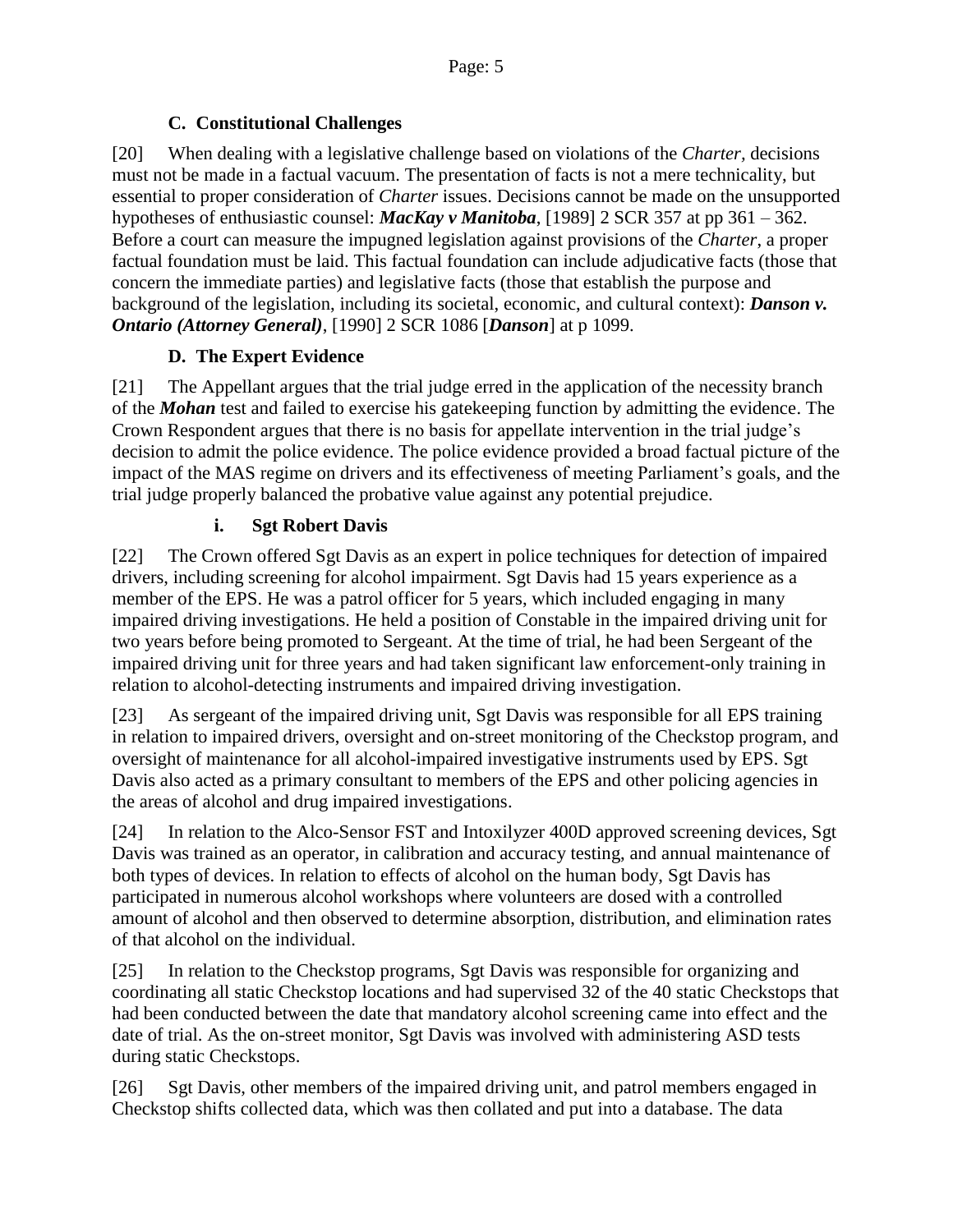included the number of officer-citizen contacts, impaired driving arrests, immediate roadside, 24 hour, and graduated licence suspensions issued, summons issued, warrants executed, suspended drivers encountered, other criminal charges laid, and vehicle checks that are conducted. This data was collected before and after the MAS regime was implemented.

[27] Since the MAS regime was implemented, approximately 12,000 ASD tests were conducted by the EPS. During some static Checkstops, Sgt Davis had an officer record the start and stop time of 42 vehicle stops where a MAS demand was made to determine how long it took to make a MAS demand and take a breath sample. This data collection was done very informally and totally randomly and was done to gather information for operational usage within the EPS impaired driving unit, and not for any other purpose.

[28] Sgt Davis did not have any direct involvement with any aspect of the investigation of the Appellant on March 31, 2019.

[29] The Crown argued that Sgt Davis's evidence and opinion was relevant to the issue of whether the MAS regime was *Charter* compliant. The evidence was necessary to give the court perspective on the number of people being screened, the time it takes to complete the screening, the results of the screening, and interpreting that data in the context of the usefulness of the MAS regime in detecting impaired drivers. Sgt Davis was qualified to give an opinion on the issue at hand because of his experience as an EPS officer and specialized training in alcohol-detecting instruments. Further, the Crown argued there was no evidence that Sgt Davis was biased and that much of his evidence was admissible as factual even if he was not qualified to give expert opinion evidence.

[30] The Appellant conceded that some of Sgt Davis' evidence had logical relevance to the issues at trial but argued much was not legally relevant. The Appellant had concerns about the small sample size that was used to determine how long a MAS demand and breath sample took, and further argued that an expert was not required to tender or interpret that information. The Appellant conceded that the statistical information would be admissible under the *Canada Evidence Act,* RSC 1985, c C-5 (*CEA*) as business records collected by the EPS in the ordinary course of business. The Appellant conceded that Sgt Davis had specialized knowledge, but the broad qualification that the Crown was seeking did not actually speak to the issue to be decided. The opinion that Sgt Davis offered about the effectiveness of the MAS regime was of limited value and may be biased as it was coming from someone in law enforcement.

[31] The Court found that there was a disconnect between the documentary evidence before the Court, Sgt Davis' extensive training and experience, and the proposed area of expertise. The Court also found that much of the evidence offered by Sgt Davis did not call for an opinion and was therefore not expert evidence. In applying the legal test from *Mohan*, the Court found that Sgt Davis' evidence was relevant, necessary, and did not run afoul of an exclusionary rule. With respect to necessity, the Court found that there was no other evidence regarding the operation of roadside screening tests, including MAS systems, and therefore the opinion of Sgt Davis was necessary. However, the Court found that the area of qualification that the Crown was seeking was too broad, and restricted Sgt Davis' qualifications to "the operation and training with respect to alcohol screening systems, including mandatory alcohol screening and the usefulness of such systems to the Edmonton Police Service."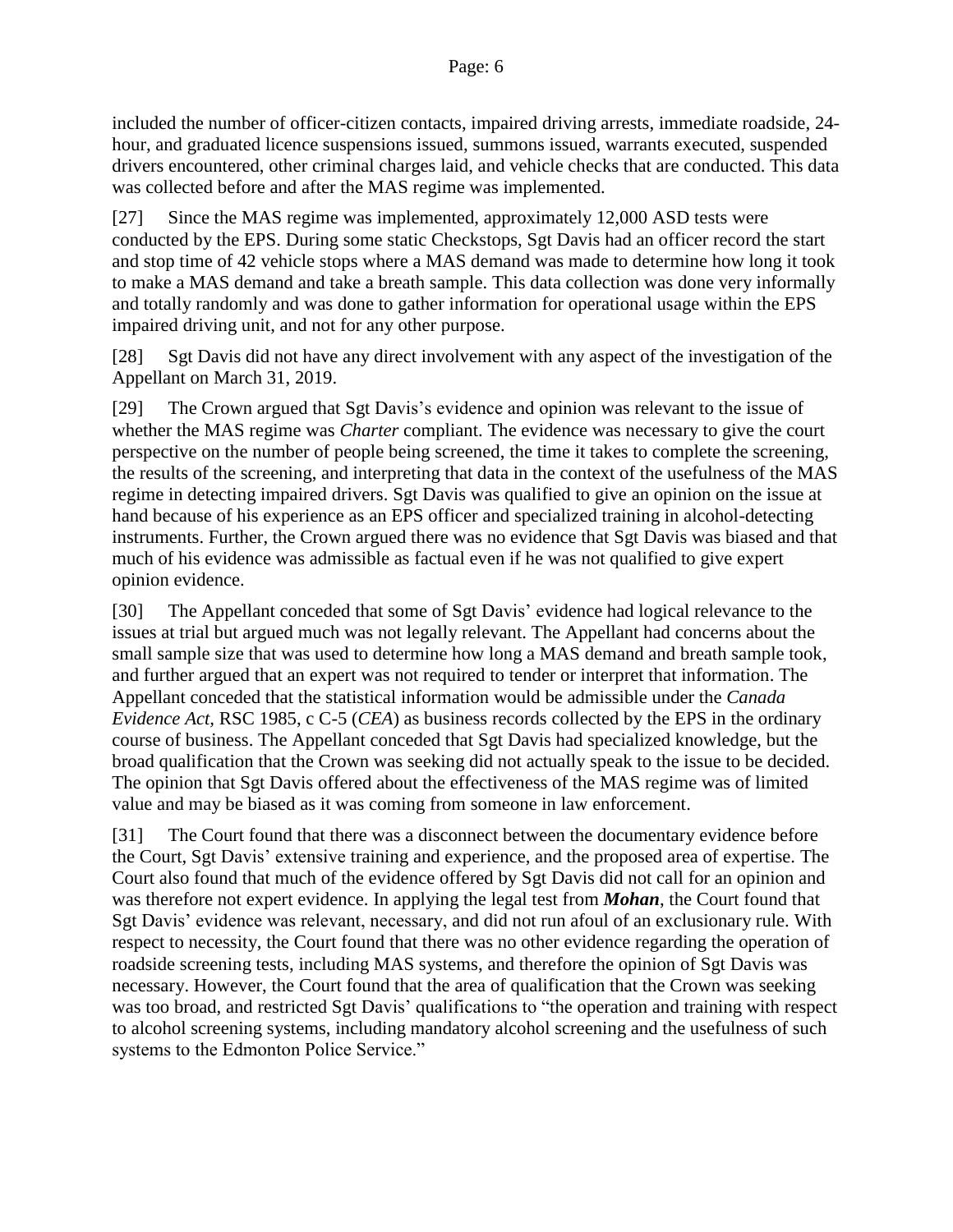### **ii. Sgt Richard Butler**

[32] The Crown offered Sgt Butler as an expert in the operation and training of roadside alcohol screening systems, including mandatory alcohol screening and the usefulness of such systems to the CPS. Sgt Butler had been a member of CPS since 1987. At the time of trial, he was the supervisor of the Alcohol and Drug Recognition Expert Unit of the CPS, a position he held since the unit's inception in September 2011. From 2007 to 2011, Sgt Butler was the supervisor of the Alcohol Unit within the Traffic Section of CPS. From 1993 to 2006, Sgt Butler was a member of the CPS Alcohol Unit.

[33] The Alcohol and Drug Recognition Expert Unit has six members and acts as a resource unit for frontline CPS members and develops training for impaired driving investigations, including training for qualified breath technicians, standard field sobriety testing, and drug recognition experts. As the supervisor of that unit, Sgt Butler supervises the other members of that unit, develops policy, and acts as an instructor for CPS members and the public, and a liaison between CPS and other stakeholders. Sgt Butler does not participate in individual investigations but is available as a resource for officers conducting impaired driving investigations.

[34] Sgt Butler is a member of the Canadian Society of Forensic Science and the International Association for Chemical Testing. He has significant training in the fields of alcohol screening devices, alcohol detecting instruments, standard field sobriety testing, and drug recognition evaluations. Sgt Butler is not trained as a drug recognition expert.

[35] Sgt Butler has instructed over 50 recruit-level impaired driving classes and has trained approximately 400 officers through in-service training. He has trained CPS members how to conduct an impaired driving investigation, including what to look for and how to articulate their grounds, and how to use, calibrate, and maintain breath testing instruments. With regards to the Alco-Sensor FST and mandatory alcohol screening training, Sgt Butler developed a training and e-learning module that was required training for all frontline members.

[36] Sgt Butler had never been qualified as an expert and had only ever testified for the Crown in previous cases.

[37] The Crown argued that Sgt Butler's opinion could still provide the Court with useful information. Sgt Butler's evidence would not overwhelm the Court and was not an improper use of Court resources to allow his evidence. The majority of Sgt Butler's evidence would be admissible absent his opinion, and the opinion he was offering was on a very narrow issue. While similar to the evidence of Sgt Davis, Sgt Butler's evidence was specific to CPS, which has different practices and procedures than EPS.

[38] The Appellant conceded that based on his training and experience, Sgt Butler was a properly qualified expert in the area for which the Crown was seeking qualifications. The Appellant took issue with whether Sgt Butler's opinion met the necessity branch of the *Mohan*  test, given that much of Sgt Butler's evidence was a repetition of Sgt Davis' evidence.

[39] The Court found that Sgt Davis's opinion was limited to the usefulness of the MAS regime to the EPS, and that there was an important distinction between the opinions of Sgt Davis and Sgt Butler because their opinions related only to their respective police services. The Court noted that the Crown needed a certain latitude on how to call its case, and there was nothing that would suggest that Sgt Butler's evidence would somehow be irrelevant. The Court ultimately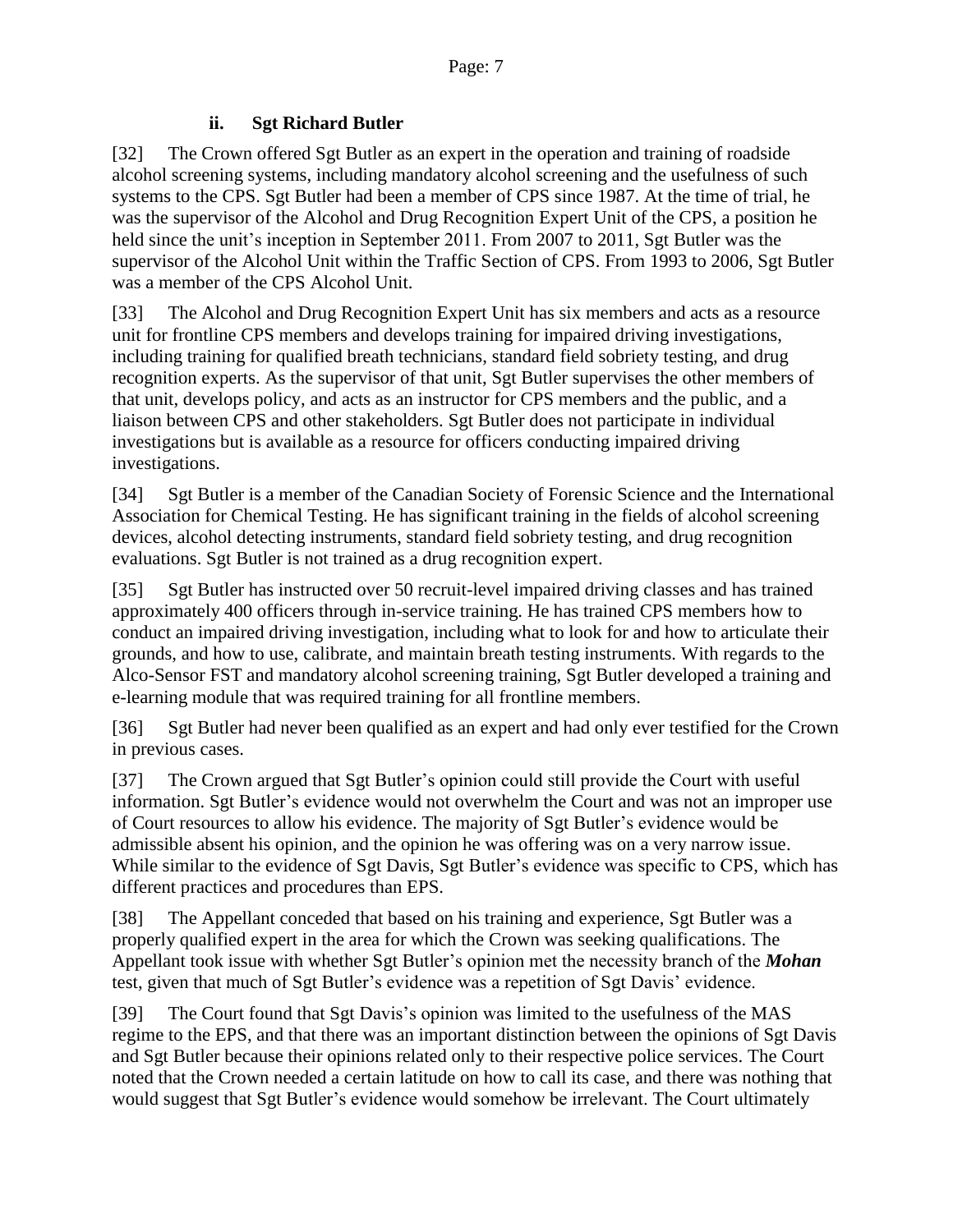qualified Sgt Butler as an expert in the operation and training with respect to roadside alcohol screening systems, including mandatory alcohol screening, and the usefulness of such systems to the CPS.

#### **iii. Supt Gary Graham**

[40] The Crown offered Supt Graham as an expert in management of police involved in the detection of impaired drivers, assessment of performance, and outcomes in safety and enforcement. Supt Graham had been a member of the RCMP for 43 years and was the program manager of the Integrated Provincial Traffic Services program for the RCMP in Alberta. In that role, Sgt Graham provided day-to-day insight and supervision to the operations, administrative, and operational function of the RCMP traffic program. Supt Graham supervised 188 sworn RCMP members, 109 provincial traffic sheriffs, and 28 support staff, and provided material, funding, and direction in relation to public policy or statutory requirements of the program, which included assessing the effectiveness of various traffic interventions that are undertaken by members.

[41] Supt Graham has a Master of Business Administration with an emphasis on Human Resources, and diploma in counselling, research, media, strategies, and techniques. Prior to assuming his current role, Supt Graham acted in various supervisory roles with the RCMP, included overseeing all traffic units in Southern Alberta.

[42] Supt Graham uses traffic enforcement statistics that are tabulated and collated by a strategic analyst that cover trends in fatalities and serious injury collisions, mandatory alcohol screening, speeding events, and crime reduction initiatives. Supt Graham also meets regularly with senior officers in the traffic program, data entry clerks, and senior management to obtain information on the various police programs and public feedback. Those statistics and meetings help him determine whether policies and statutes are being properly applied to lawfully place officers in their interactions with the public, and the effectiveness of various programs in the areas of enforcement of seatbelt use, impaired and distracted driving, and education.

[43] Supt Graham provided RCMP statistics and survey analysis that related to the number of eTicket traffic stops, MAS demands by traffic service members, "FAIL" ASD results, criminal charges, refusals, medical excuses for failing to provide a sample, time required to perform the test, usefulness of the MAS program, and policy goals. The RCMP National Survey Centre assisted in developing the survey, which was distributed to 169 RCMP members by email in December 2019. 74 responses were recorded.

[44] Supt Graham does not have specialized training in statistical or actuarial analysis, or psychometrics.

[45] The Crown argued that Supt Graham was in the best position to provide insight into the survey results and data collection, and that Supt Graham's opinion was necessary to the issue of detection and deterrence rates and the effectiveness of mandatory alcohol screening in the rural landscape. The Crown further argued that Supt Graham's opinion was highly relevant and essential to assist the Court in determining whether the MAS regime was reasonable.

[46] The Appellant argued that Supt Graham was not qualified to give the opinion that the Crown was seeking. Supt Graham was an expert in management and human resources, not statistical analysis. The statistics proffered by Supt Graham were not designed for court or intended to comment on effectiveness of the MAS program. The report that Supt Graham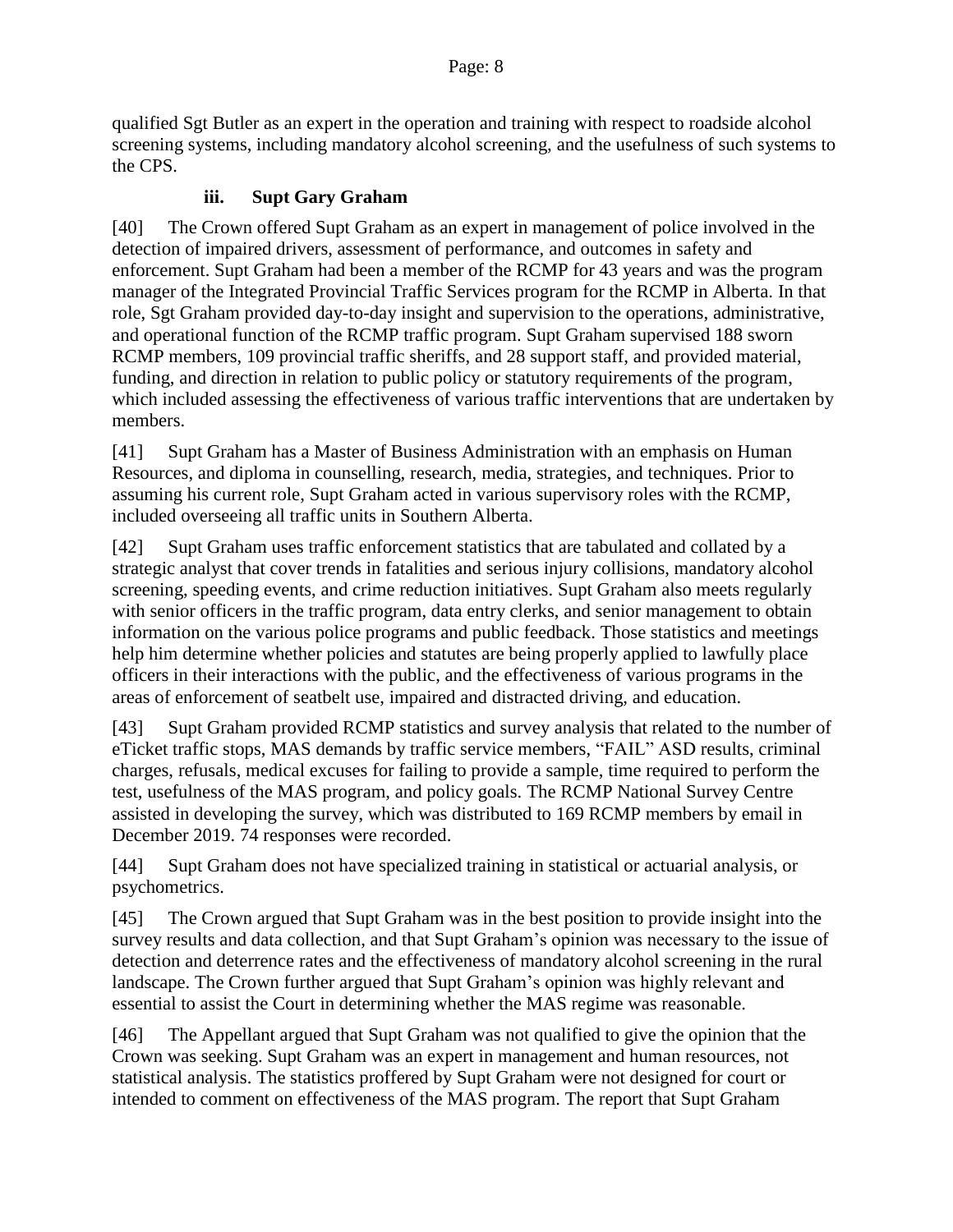submitted was only directed by him and was prepared by a statistical analyst. The survey itself was problematic and unreliable. Aside from the fact that the report was hearsay and unreliable, Supt Graham's evidence was minimally relevant, the probative value was extremely low, and the prejudicial effect would result in bogging down the trial with extraneous information. Additionally, Supt Graham was not an expert in statistical analysis and in no better position than the Court to draw inferences from the statistical data.

[47] The Court found that some of the evidence from Supt Graham would be relevant to the core issues in terms of when mandatory alcohol screening was being used and if and how the law is being applied. Without Supt Graham's evidence, the Court would not know whether mandatory alcohol screening was being applied by the RCMP, or how often or in what circumstances it was being applied. As such, Supt Graham's evidence was necessary. The Court found that the survey was problematic, contained hearsay and personal perceptions, and was not scientific, but that was an issue of weight. Supt Graham could certainly testify to the data that he caused to be collected. Ultimately, the Court limited his expertise to the management of RCMP officers involved in the detection of impaired drivers.

### **E. Positions of the Parties**

[48] The Appellant argues that the trial judge erred on the necessity branch of the *Mohan* test in relation to all three police experts. Specifically, the Appellant argues that the key issue was whether the benefits to the State in detecting and deterring impaired drivers justified the privacy intrusion inherent in the MAS regime, not whether the MAS regime could be beneficial in detecting and deterring impaired drivers. The evidence tendered by the three police witnesses concerned the implementation of MAS by individual Albertan police forces. Any inferences that could be drawn as to the reasonableness of the law itself would not derive from their evidence of that practical application and could have been done by the Court without the need for any opinion evidence. The Appellant further argues that if the trial judge did not err on the necessity branch, the evidence was duplicitous and had the potential to distract and confuse.

[49] The Crown Respondent argues that the police evidence provides a broader factual picture of the impact of the MAS regime and the effectiveness in meeting Parliament's goals of deterring and detecting impaired drivers. With regards to necessity, the Crown Respondent submits that the evidence from the police experts was necessary in order to assess the efficacy of the search mechanism as well as the potential degree of intrusiveness, and to explain the significance of the data and their experience in relation to roadside sobriety testing. The trial judge was alive to his gatekeeping function and to trial fairness, and properly limited the scope for which each witness was qualified. The Crown Respondent submits that if the trial judge erred in qualifying the three police witnesses as experts and admitting their opinion evidence, the evidence of the three police witnesses consisted of factual matters, statistical evidence, and police practices, which were otherwise admissible as common law business records.

### **F. Analysis**

[50] I find the trial judge did not err in admitting the opinion evidence of the three police witnesses. I also find the trial judge did not err in his gatekeeping function. The evidence of the three police witnesses was necessary for the trial judge to determine whether the MAS regime was a reasonable intrusion on the *Charter* protected interests of individuals and the evidence did not overwhelm the trial.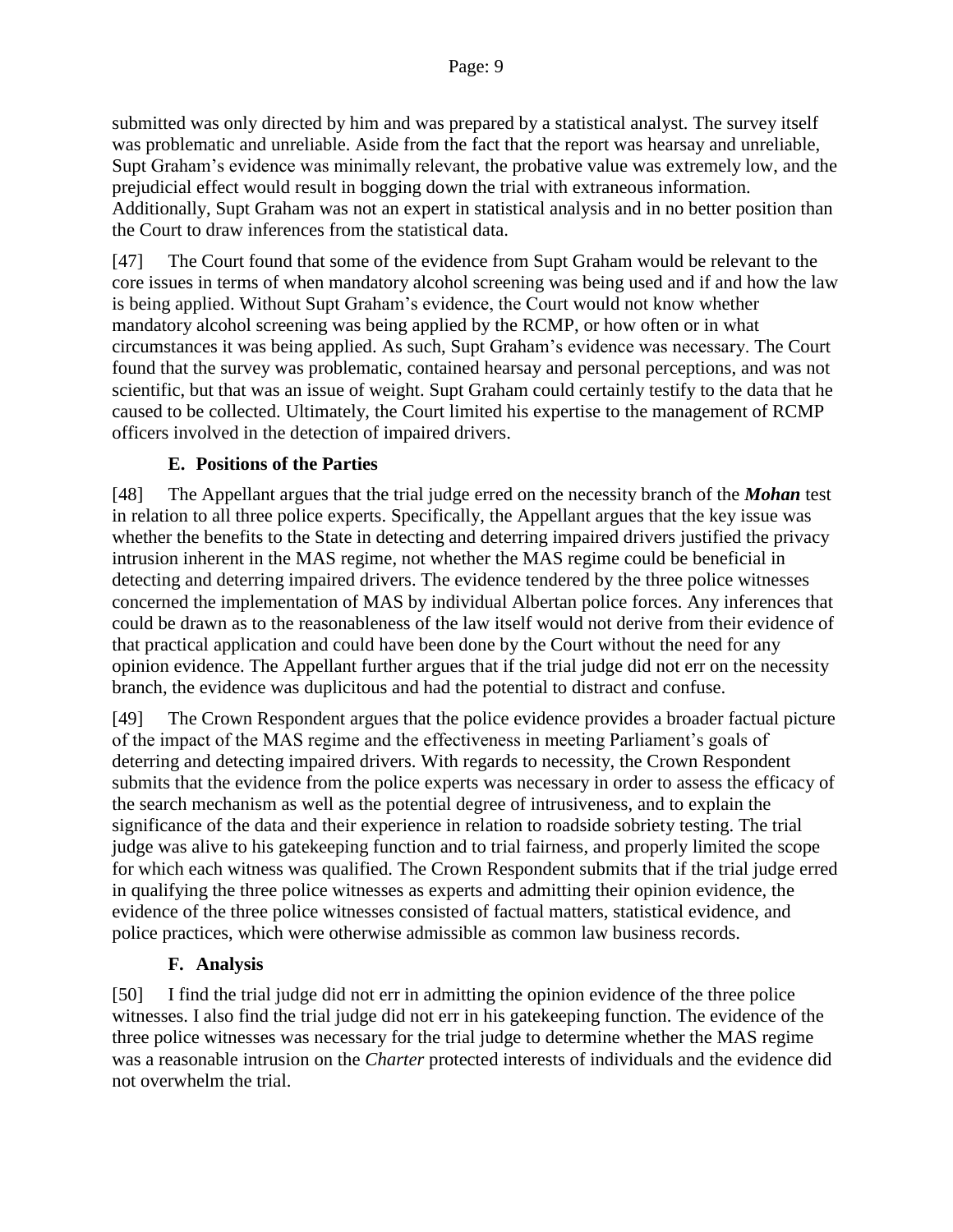[51] The three police witnesses provided evidence on the implementation and efficacy of the MAS regime by the police forces of the two biggest urban centres in Alberta, and from the rural perspective of the RCMP. All three witnesses provided evidence in the form of data that was collected by various means. The trial judge was alive to the fact that the data upon which their opinions were based was flawed, incomplete, unscientific, and limited in terms of ultimate weight. However, he also noted that the data surrounding the MAS regime in Alberta was limited in that way because the regime had only been available for a relatively short period of time and no thorough studies had been conducted.

[52] All three police witnesses opined that a MAS demand is conducted faster than suspicionbased testing, thus enabling more people to be tested. The trial judge properly recognized that the data pools from which that opinion was drawn were small, incomplete, and not subject to rigorous scientific testing, and took that into consideration when assessing the weight to be afforded to that evidence. The trial judge gave little weight to the survey evidence given by Supt Graham given the problems identified by the Appellant during cross-examination.

[53] Even if the trial judge erred in allowing the opinions of the officers about the comparative speed of the two regimes to be admitted, based on the admissible factual evidence, the trial judge would have logically concluded the same.

[54] Both Sgts Butler and Davis gave evidence regarding what is required for a suspicionbased ASD screening test. This includes a demand for documentation from the driver, asking questions of the driver, and looking for signs of impairment while the driver produces the documents and answers questions. If the officer forms reasonable suspicion, the driver is then removed from his or her vehicle and placed in the police vehicle (and likely subject to an officer safety pat-down search before being placed in the police vehicle), at which point the demand is read to the driver, instructions are given, and the test is administered. Comparatively, the MAS demand is conducted while the driver is seated in his or her own vehicle and often without asking any questions of the driver or demanding any sort of documentation.

[55] Sgt Davis testified about incidents where the driver of a motor vehicle displayed no obvious or visible signs of alcohol consumption or impairment, but the driver's breath sample into the ASD registered a "FAIL" result. Not only does this show that the MAS regime will identify impaired drivers that may have been able to defeat suspicion-based screening, but it also suggests that the commonly held belief that a person who was impaired by alcohol would exhibit some sign of alcohol consumption or impairment is wrong. Without the evidence of Sgt Davis on this point, that commonly held belief may have incorrectly influenced the trial judge.

[56] The opinions from the three police witnesses were directly relevant to the issue of whether the benefits to the State in detecting and deterring impaired drivers justified the degree of privacy infringement inherent in the MAS regime. The trial judge considered the evidence of the three police officers in that context, properly narrowed their areas of expertise, and considered the probative value of their evidence in assisting him in determining that issue. Wide latitude is to be afforded to the trial judge in these circumstances.

[57] Further, the trial judge did not rely on the opinions of the respective officers to determine the ultimate issue. Rather, he determined that their evidence was of some assistance to him in determining the reasonableness of the MAS regime. The trial judge properly weighed the evidence and the opinions in the context of the issues at trial.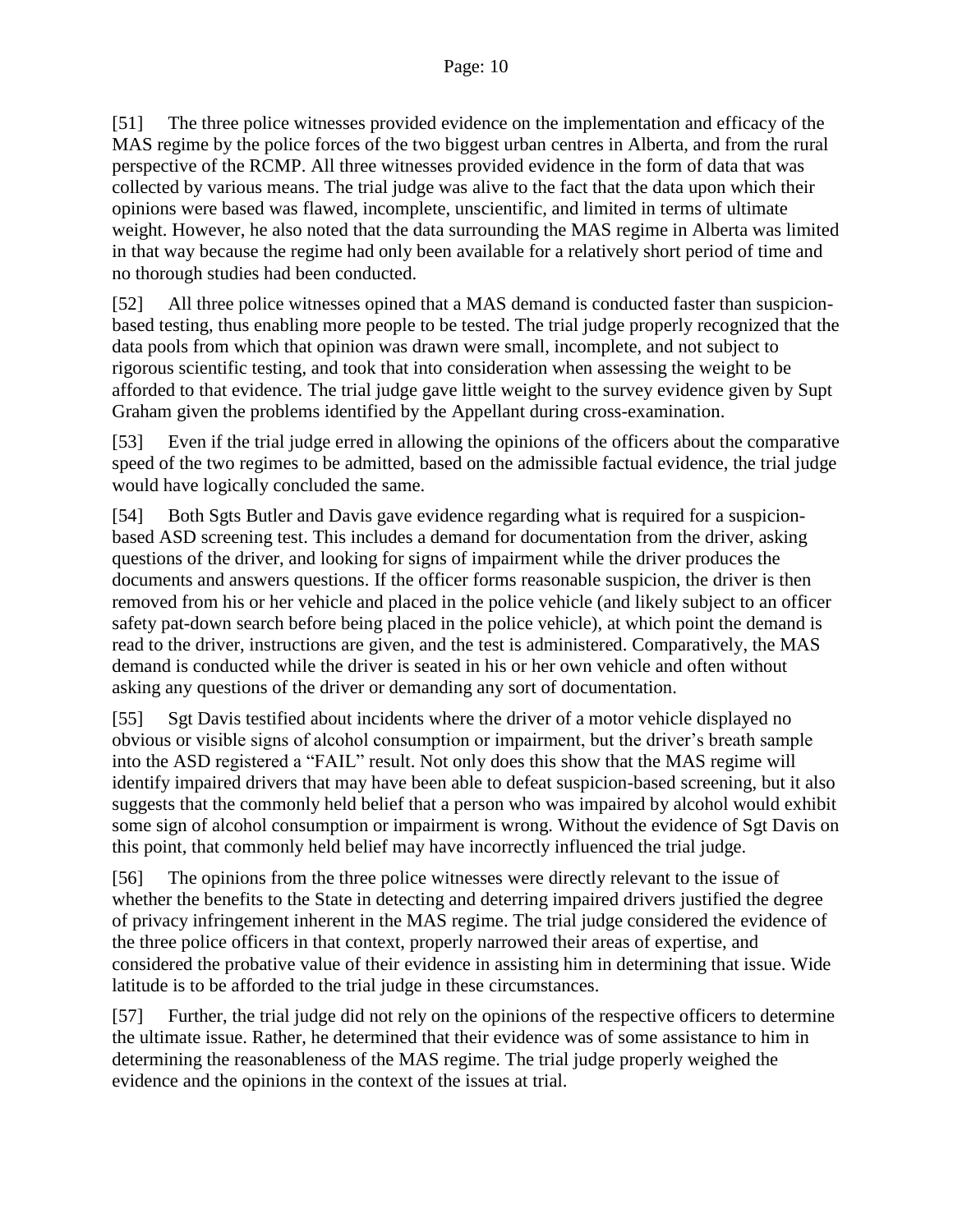[58] Additionally, the opinions of the respective officers were quite narrow. The bulk of their evidence was admissible as factual evidence and would have been admissible had the officers testified as merely factual witnesses. The Appellant has conceded as much.

[59] I find no reversible error in the trial judge's decision to admit the opinion evidence of the officers given the standard of review and the considerable deference to be afforded the trial judge in these circumstances.

### **Issues 2 and 3: Sections 9 and 10(b) of the** *Charter*

[60] The Appellant submits that the trial judge misapprehended the test in relation to violations of ss 9 and 10(b) of the *Charter* and misinterpreted the impact of the jurisprudence on the analytical framework to be applied. The Crown Respondent submits that the trial judge correctly found there was no greater impact on an individual's ss 9 and 10(b) *Charter* rights under the new MAS regime and consequently, the trial judge was correct in his conclusion that prior Supreme Court jurisprudence applied. There was no need for a fresh s 1 *Charter* analysis because the s 1 *Charter* analysis done in relation to random traffic stops and roadside right to counsel in previous cases applied equally to this case.

### **A. Section 9 of the** *Charter*

[61] The Appellant argues that the trial judge erred in finding no breach of the Appellant's s 9 *Charter* rights. The authorities the trial judge relied upon held that random traffic stops did in fact infringe on a person's s 9 *Charter* rights, but that infringement was justified under s 1 of the *Charter*. The Appellant submits that because the MAS regime has no criteria under which a police officer can stop a driver, it is within the full discretion of the police and thus there is a higher degree of intrusion than that involved with suspicion-based testing. As such, the trial judge was required to find a breach and conduct a s 1 *Charter* analysis to determine if the new regime was justified.

[62] The Crown Respondent argues that the trial judge did not err in finding no breach of the Appellant's s 9 *Charter* rights. Although the Appellant suggested that it was unclear whether the trial judge had found no breach of s 9 and 10(b) of the *Charter* or that any infringement was justified under s 1 of the *Charter*, the Crown Respondent submits that this is a distinction without a difference. On either view, the trial judge was correct to follow binding Supreme Court of Canada jurisprudence in finding s 320.27(2) of the *Criminal Code* to be constitutional.

[63] The Crown Respondent further submits that the trial judge was correct in finding that the MAS regime has no greater impact on an individual's s 9 *Charter* rights than suspicion-based testing. The MAS regime does not materially affect the duration of the detention, the minimal inconvenience to the individual, the non-intrusive nature of roadside sobriety testing, and the substantial risk posed by impaired drivers. Since the reasonable suspicion threshold was never a consideration in the reasonableness of limiting s 9 *Charter* rights at the roadside, there was no need for the trial judge to engage in a further s 1 *Charter* analysis.

[64] The trial judge found that the lawfulness of random stops to check licencing, registration, mechanical fitness of the vehicle, and sobriety of the driver is a matter of "settled law" and cited the Supreme Court's decisions in *Dedman v The Queen*, [1985] 2 SCR 2 [*Dedman*] and *R v Ladouceur*, [1990] 1 SCR 1257 [*Ladouceur*]. Later in his reasons, the trial judge specified that the "settled law" was that traffic stops related to suspicion-based testing do not infringe s 9 *Charter rights.* The trial judge further stated that the MAS regime does not present any real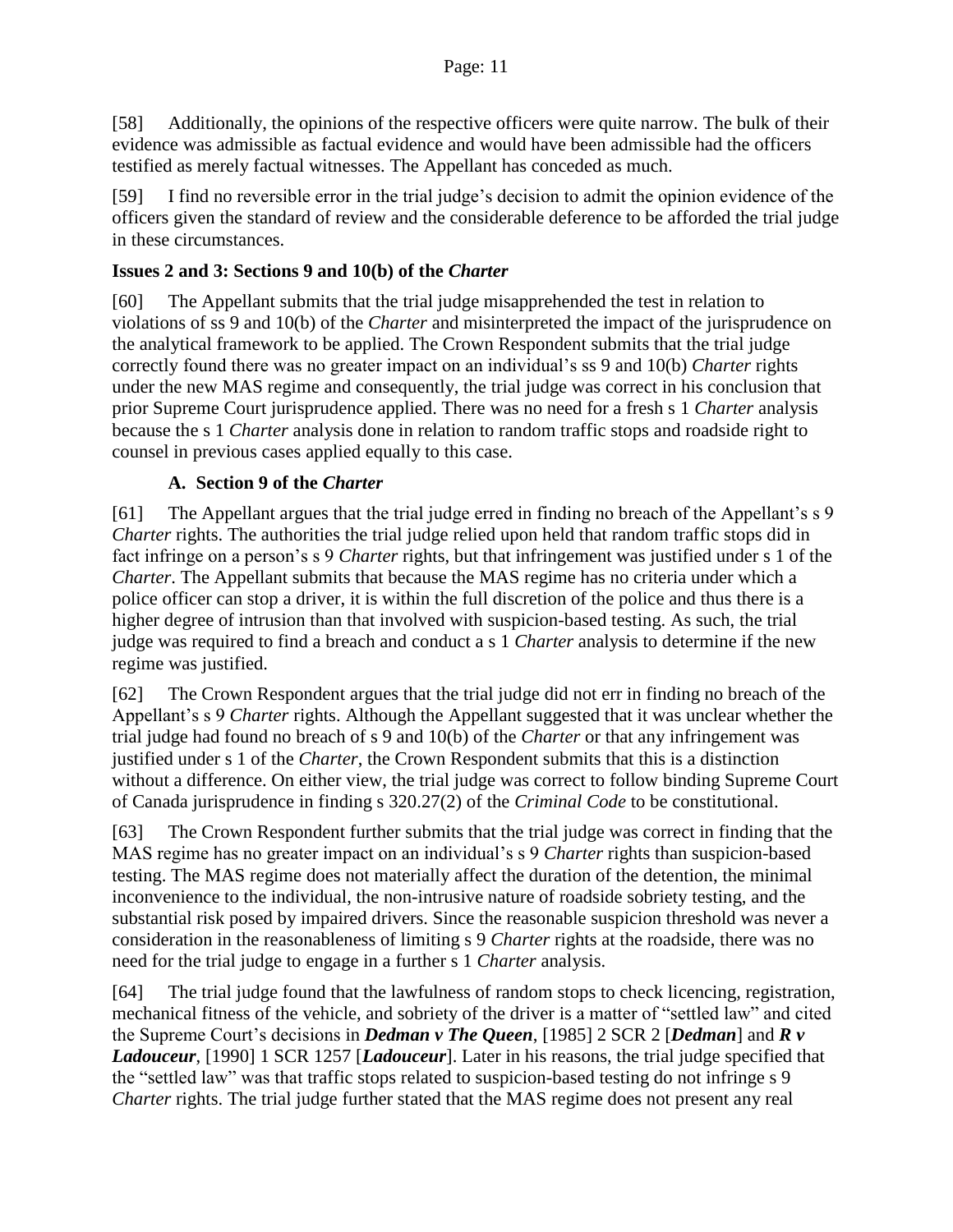difference from suspicion-based testing in terms of police stopping powers, and that the reduced interaction between the police and driver at the roadside under the MAS regime constitutes an even slighter infringement on the driver's s 9 *Charter* rights.

[65] I agree with the Crown Respondent that to the extent of the uncertainty as to whether the trial judge found a violation saved by s 1 of the *Charter* or no violation at all, this is a distinction without a difference. It is clear the trial judge found that the MAS regime constitutes an even slighter infringement on a driver's s 9 *Charter* rights than suspicion-based testing, and therefore, based on prior Supreme Court jurisprudence, there was no s 9 *Charter* violation.

[66] The Supreme Court authorities are clear that drivers are arbitrarily detained when they are subject to random traffic stops, but that detention is justified under s 1 of the *Charter*: see *Dedman* at pp 34 – 35; *R v Hufsky*, [1988] 2 SCR 621 at paras 12 – 13 and 20; *Ladouceur* at pp 1276 – 77. The trial judge was alive to the issues encapsulated in s 9 of the *Charter*: whether the Appellant's detention was authorized by law, and whether the law was reasonable. The trial judge quoted from *Dedman* at para 73, which states the following:

The objectionable nature of a random stop is chiefly that it is made on a purely arbitrary basis, without any grounds for suspicion or belief that the particular driver has committed or is committing an offence. It is this aspect of the random stop that makes it capable of producing unpleasant psychological effects for the innocent driver. These effects, however, would tend to be minimized by the wellpublicized nature of the program, which is a necessary feature of its deterrent purpose. Moreover, the stop would be of relatively short duration and of slight inconvenience. Weighing these factors, I am of the opinion that having regard to the importance of the public purpose served, the random stop, as a police action necessary to the carrying out of that purpose, was not an unreasonable interference with the right to circulate on the public highway. It was not, therefore an unjustifiable use of a power associated with the police duty, within the *Waterfield* test. I would accordingly hold that there was a common law authority for the random vehicle stop for the purpose contemplated by the R.I.D.E. program.

[67] I agree with the Crown Respondent that the reasonable suspicion threshold has not been a consideration in the analysis concerning the reasonableness of limiting an individual's rights under s 9 of the *Charter* at the roadside. The relevant considerations have always been the limited use of the roadside screening result, the duration and minimal inconvenience of a roadside stop, the non-intrusive nature of roadside sobriety testing, and the substantial risk posed by impaired drivers: see the discussions regarding detention in *R v Thomsen,* [1988] 1 SCR 640 [*Thomsen*] at p 652 – 53 and *R v Orbanski; R v Elias*, 2005 SCC 37 [*Orbanski*] at para 58. The fact that reasonable suspicion has been removed from the MAS regime does not change these factors, which apply with equal measure regardless of whether the police engage in mandatory or suspicion-based alcohol screening.

[68] The only potential difference between a detention under the MAS regime and under the reasonable suspicion regime is the duration of the arbitrary detention. With suspicion-based testing, the arbitrariness of the detention ends when the officer's suspicion crystalizes. After that point, the detention is authorized by the provisions of the *Criminal Code* that allow an officer to make an ASD demand. With the MAS regime, the arbitrariness of the detention lasts until the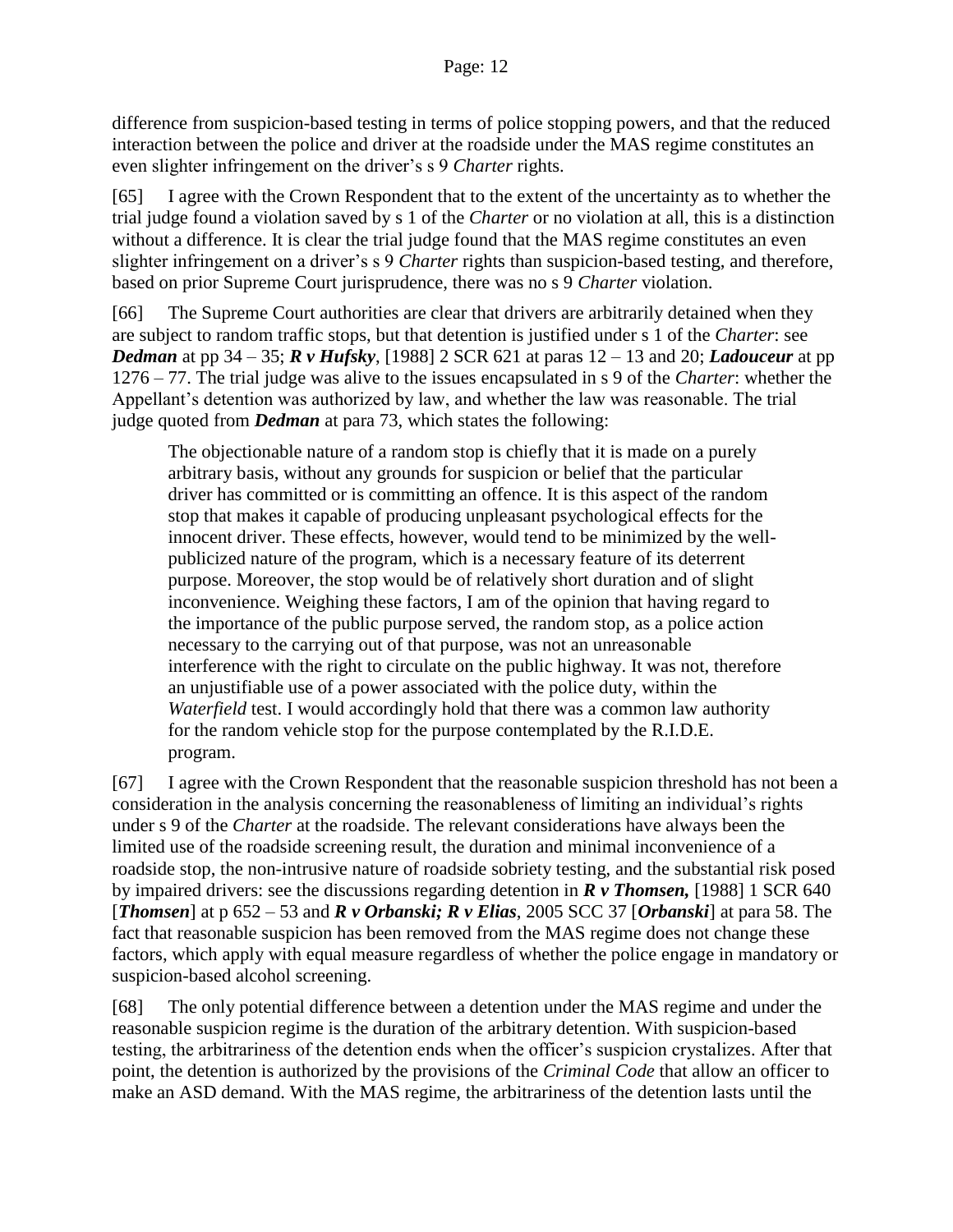ASD records a result from the driver's breath sample. The result from the ASD will determine if the officer has grounds for an evidentiary breath demand, and, if grounds exist, the provisions of the *Criminal Code* will authorize any further detention. While the MAS regime still involves an arbitrary detention of the driver, it does not create any new stopping powers for police.

[69] The issue of whether the MAS regime infringes on a person's s 9 *Charter* interests has been considered by other provincial courts in other provinces. In all cases, the Courts have found that the MAS regime did not change the stopping power of the police, which was already upheld in the cases of *Hufsky* and *Ladouceur*. In *R* **v** *Blysniuk*, 2020 ONCJ 603 [*Blysniuk*] at paras 14 and 18 and  $\vec{R} \times \vec{Day}$ , 2022 MBPC 2 [*Day*] at paras 79 – 86, the Courts found that, while the MAS regime breached an accused's s 9 *Charter* rights, it was not necessary to re-engage in a s 1 *Charter* analysis because there was no change to the stopping power that already exists for investigating a driver's sobriety. Other courts have found no s 9 *Charter* breach using the same principles: see *R* **v** *Morrison*, 2020 SKPC 28 [*Morrison*] at paras 136 – 137; *R* **v** *Kortmeyer*, 2021 SKPC 10 [*Kortmeyer*] at paras 32 – 35; *R* **v** *Switenky*, 2020 SKPC 46 [*Switenky*] at paras 77 – 79; *R* **v** *Brown*, 2021 NSPC 32 [*Brown*] at para 24.

[70] The trial judge was correct in his finding that the MAS regime does not present any real difference from suspicion-based testing in terms of police stopping powers. The trial judge concluded that the reduced interaction between the police and driver at the roadside under the MAS regime constituted a slighter infringement on the driver's s 9 *Charter* rights than the interaction under suspicion-based testing. This was a reasonable conclusion for the trial judge to make based on the evidence. Although the Appellant is correct that nothing in s 320.27(2) of the *Criminal Code* requires an officer to perform the MAS while the driver remains in their vehicle, even if an officer were to require a driver to attend at the police vehicle to take the MAS, the s 9 *Charter* infringement is still no greater than under the prior regime.

### **B. Section 10(b) of the** *Charter*

[71] The Appellant argues that the trial judge erred in finding no breach of the Appellant's s 10(b) *Charter* rights at the roadside. The Appellant submits that the existing jurisprudence is clear that the right to counsel is engaged at the roadside, but justifiably suspended. The Appellant argues that because the MAS regime will impact more innocent drivers than suspicion-based testing, the trial judge was required to engage in a new s 1 *Charter* analysis.

[72] The Crown Respondent submits that the trial judge did not err in failing to conduct a new s 1 *Charter* analysis. While the MAS regime may allow police to test a higher number of individuals once they are stopped, there was no evidence that the MAS regime will result in police stopping a higher number of individuals.

[73] The trial judge found that the MAS regime did not represent any difference with respect to an accused's right to counsel at the roadside in that the right to counsel is suspended under the MAS regime for the same reasons as suspicion-based testing. The trial judge concluded that the issue of roadside right to counsel is "settled law," and that an accused who fails a MAS test is in the exact same position as an accused who fails a suspicion-based test. As a result, the Appellant's s 10(b) *Charter* rights were not breached.

[74] As with his analysis with respect to the Appellant's s 9 *Charter* rights, the trial judge did not err in concluding that there was no breach of the Appellant's s 10(b) *Charter* rights. The Supreme Court's reasoning in *Thomsen* and *Orbanski* is clear that an individual is detained at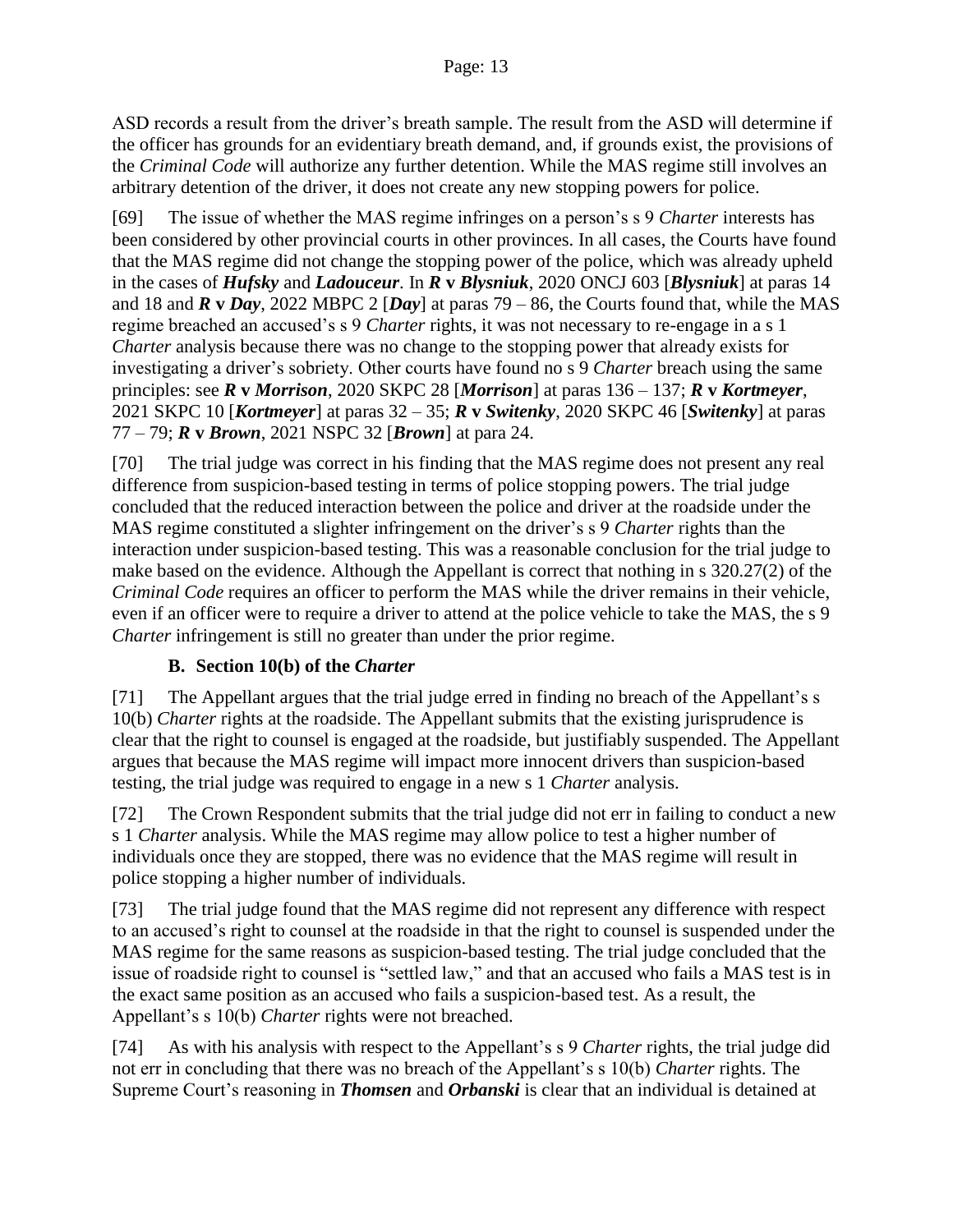the roadside, and therefore s 10(b) of the *Charter* is engaged. However, the right to counsel at the roadside is suspended and the limitation on that right is justified under s 1 of the *Charter*. The justification for the roadside limitation under s 10(b) of the *Charter* is the same as under s 9 of the *Charter*: the limited use of the roadside screening result, the duration and minimal inconvenience of a roadside stop, the non-intrusive nature of roadside sobriety testing, and the substantial risk posed by impaired drivers.

[75] In *Blysniuk* at paras 15 – 18, the Court relied on the reasoning in *Thomsen* and found that the MAS regime was more streamlined than suspicion-based testing, and therefore less of an infringement on an individual's rights. In *Kortmeyer* at para 36, the Court found that the MAS regime did not breach the accused's s 10(b) *Charter* rights, and if it did, the breach was saved by s 1 of the *Charter* per *Orbanski*.

[76] The trial judge was correct in finding that the MAS regime was no different than suspicion-based testing in relation to the suspension of an individual's right to counsel at the roadside. There was no need to find a violation and conduct a further s 1 *Charter* analysis.

[77] It should be noted that during oral argument on this summary conviction appeal, an issue arose with respect to whether the transcript accurately reflects the trial judge's comments regarding whether he should conduct a s 1 *Charter* analysis. Commencing at page 19 line 18 of the transcript, the transcript reads "I have an urge to carry out a section 1 analysis..." (emphasis added). Both parties agree that what the trial judge actually said was "I have been urged to carry out a section 1 analysis..." (emphasis added). This correction is in line with the argument of the Appellant during the trial *voir dire* that the trial judge should find violations of ss 8, 9 and 10(b) of the *Charter* and then conduct a s 1 *Charter* analysis.

### **Issue 4: Section 8 of the** *Charter*

[78] The Appellant submits that the trial judge erred in his analysis of whether the MAS regime was an unreasonable intrusion on the privacy interests of an individual. The Appellant argues that the trial judge gave too much weight to some factors and not enough on others and did not properly balance the competing interests between the individual and the state. Specifically, the Appellant contends that the trial judge erred in the following ways:

- A. The trial judge placed too much weight on police expert evidence about the practical implementation of MAS rather than assessing the reasonableness of the MAS regime itself;
- B. The trial judge failed to recognize the heightened degree to which the MAS regime impacts an individual's privacy interests;
- C. The trial judge erred in his characterization of the nature of the MAS regime as "regulatory" as opposed to "criminal";
- D. The trial judge erred in the assessment of the mechanism of the search, particularly with regards to the threshold of the search;
- E. The trial judge erred in his appreciation of the reasonable suspicion standard; and
- F. The trial judge erred in failing to properly consider the potential for racial or discriminatory application.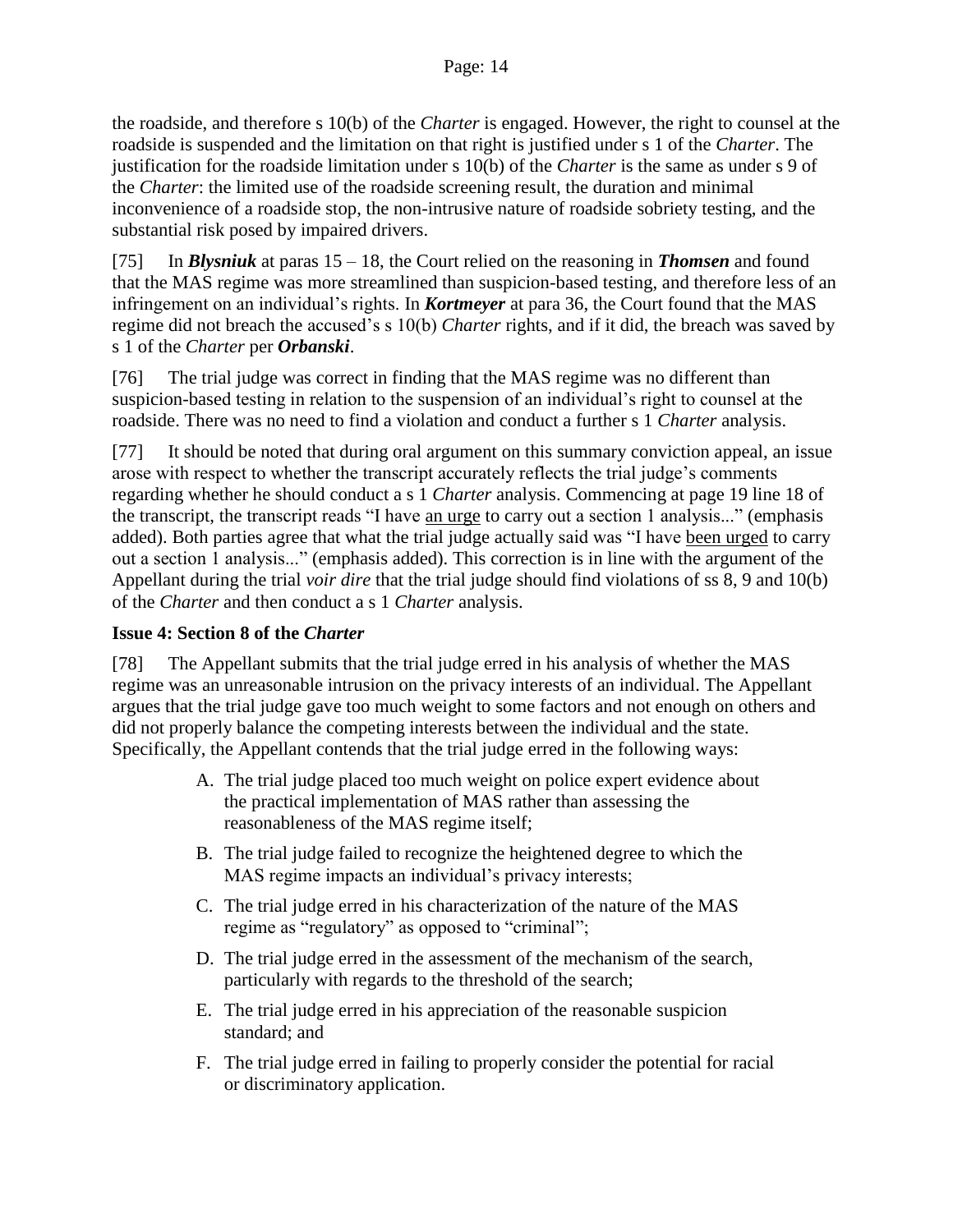[79] The Crown Respondent submits the trial judge made no such errors. In the alternative, if the trial judge did err, there is a sufficient evidentiary record for this appellate Court to assess the reasonableness of the MAS regime.

[80] There is no dispute regarding the applicable law surrounding a s 8 *Charter* analysis in this case. The parties agree that the focus is on the second prong of the three-pronged test in  $\mathbb{R}$   $\nu$ *Collins*, [1987] 1 SCR 265 at para 23: whether the law itself is reasonable. When determining the reasonableness of the law itself, the applicable test to be applied is laid out in *Goodwin v British Columbia (Superintendent of Motor Vehicles)*, 2015 SCC 46 [*Goodwin*] at paras 55 – 75. Although not an exhaustive list, *Goodwin* directs the Court should consider:

- A. The purpose of the legislation;
- B. The nature of the legislation;
- C. The mechanism of seizure; and
- D. The availability of judicial oversight.

### **A. Over-Reliance on Police Expert Evidence**

[81] The Appellant argues that the trial judge erred in his reliance on evidence about police practices and the practical implementation of the MAS regime in Alberta when determining whether the MAS regime was reasonable. The Appellant submits that the trial judge should have focused on whether the legislation was reasonable with the safeguards that exist.

[82] The Crown Respondent argues that the trial judge was entitled to rely on the evidence from the police witnesses in his analysis regarding the reasonableness of the MAS regime and it was open to the trial judge to accept all, some, or none of the officers' evidence.

[83] I agree with the Crown Respondent that the trial judge was entitled to rely on the evidence from the police witnesses in his analysis and that he did not place too much weight on the evidence of these witnesses. The trial judge did not simply accept the police evidence. Rather, he weighed all of the evidence and came to reasonable conclusions based on that evidence.

[84] In the trial judge's reasoning surrounding the mechanism of seizure and judicial oversight, the trial judge considered the police officers' evidence in terms of what is at play at the roadside in a suspicion-based investigation as opposed to a MAS investigation, the potential for racial and other profiling, the subjective and fallible nature of suspicion-based investigations, and the duration of the traffic stops under both regimes. However, the trial judge did not just consider the evidence of the police witnesses. He also carefully considered the evidence of Dr. Bierness, and the documentary evidence from the Department of Justice. Additionally, the trial judge examined all the evidence within the analytical framework surrounding privacy interests at the roadside as outlined by the Supreme Court in *Goodwin*, *Hufsky*, *Ladouceur*, and *Orbanski*.

[85] The Appellant takes a significant objection to the trial judge's reliance on Sgt Davis' evidence regarding the length of time it takes to conduct a suspicion-based investigation  $(7 - 14)$ minutes) as opposed to a MAS investigation (average of 1 minute and 35 seconds). I find no appealable error in the trial judge's conclusion that a MAS investigation can be conducted more quickly than a suspicion-based investigation. The trial judge's reasons focus on the amount of surreptitious investigation involved in a suspicion-based investigation and note that none of that is required for a MAS investigation. I agree with the Crown Respondent that the trial judge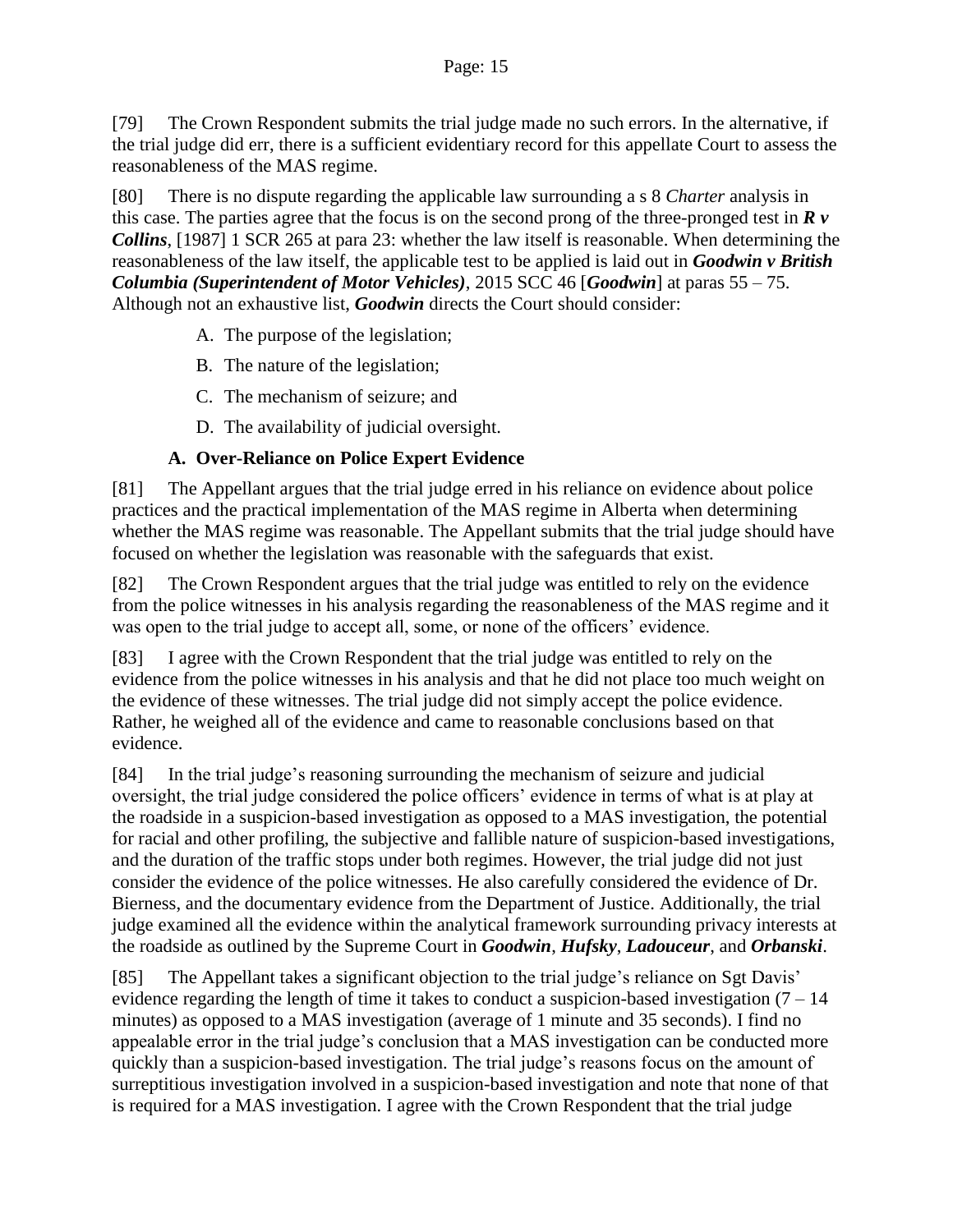ultimately made very little use of the actual time increments in Sgt Davis' evidence. Rather, the trial judge relied primarily on the officers' descriptions of what occurs during the respective roadside investigations.

## **B. The Impact of the MAS Regime on Privacy Interests**

[86] The Appellant argues that the trial judge erred in failing to consider the impact on privacy interests that the MAS regime will have. The Appellant submits that because the reasonable suspicion threshold has been removed from the MAS regime, the impact on an individual's privacy interests will be exponentially higher as it impacts both individually and collectively, and the trial judge failed to take that into consideration.

[87] The Crown Respondent submits that the trial judge properly weighed all considerations in determining the impact of the MAS regime on individual and collective privacy interests. The Crown Respondent argues that the trial judge properly considered the impact that the MAS regime would have on individuals, the intrusiveness of providing an ASD breath sample, the absence of any need for reasonable suspicion, the mandatory nature of the demand, and the impact that the MAS regime will have in terms of capturing innocent drivers.

[88] I find no error in the trial judge's reasoning in consideration of the privacy interests engaged by the MAS regime.

[89] The trial judge was correct in stating that the reasonableness of a search is not determined by the threshold required for that search. The trial judge noted that reasonable suspicion is not a constitutionally protected minimum below which all searches are unreasonable, and it was simply the threshold required under suspicion-based testing. The trial judge was alive to the reduced expectation of privacy that a driver has when operating a motor vehicle and further took into consideration the nature of a suspicion-based investigation as opposed to a MAS investigation when considering the impact on the privacy interests of individuals. Specifically, the trial judge considered several factors in suspicion-based investigations, including the surreptitious investigative steps that an officer might take before informing the driver of anything, the potential for humiliating and stigmatizing a driver, and the subjective nature of the reasonable suspicion standard. The trial judge contrasted this with the MAS regime, which involves no preliminary investigative steps, minimal inconvenience, applies to any driver who is stopped by police, and is completely objective.

[90] The trial judge further considered the requirement for the driver to be lawfully stopped, that the officer have the ASD device in his or her possession when the demand is made, the noninvasive nature of a breath sample, the expeditious nature of ASD testing, and the impersonal nature of the ASD information. While the trial judge did not comment on the increase in testing of potentially innocent drivers, he did consider that every driver stopped could be subject to a MAS demand as opposed to only those who exhibit some signs of alcohol consumption or impairment based on the officer's reasonable suspicion.

## **C. The Characterization of the MAS regime as regulatory as opposed to criminal**

[91] The Appellant submits that the trial judge erred in characterizing the MAS regime as regulatory as opposed to criminal. The Appellant argues that the trial judge's references to the highly regulated nature of driving ignores the criminal investigative purpose of the MAS regime.

[92] The Crown Respondent correctly concedes that the MAS regime is a criminal law regime aimed at deterring and punishing impaired drivers and argues that the trial judge did not err in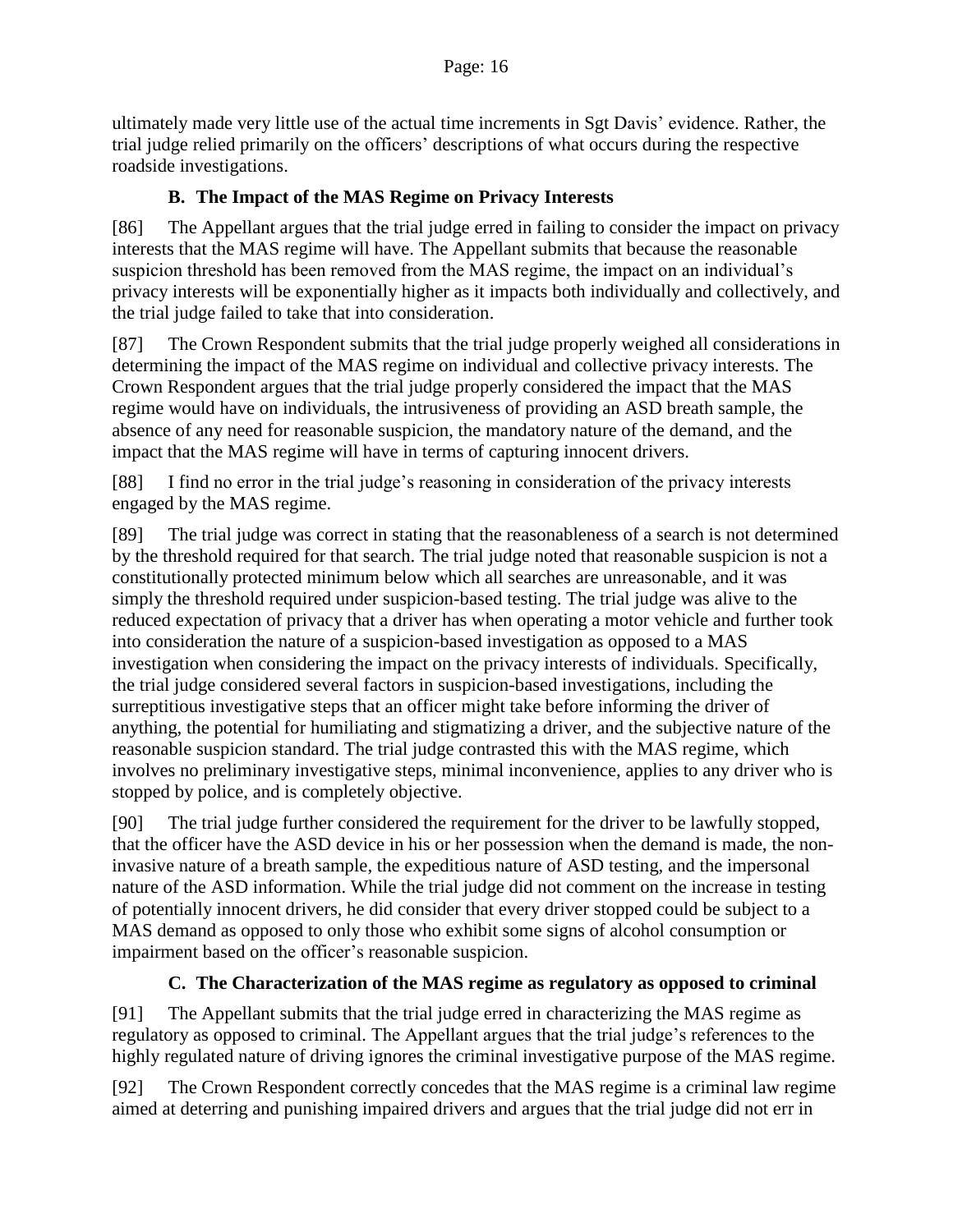mischaracterizing the MAS regime. The Crown Respondent submits that the trial judge understood that he was dealing with a *Charter* application in a criminal trial and referred to criminal consequences that could flow from a MAS investigation. While the trial judge commented on the highly regulated nature of driving, he clearly understood the nature of the MAS regime as a criminal one.

[93] I find nothing in the trial judge's reasons that would support the Appellant's argument.

[94] The trial judge distinguished the case before him from the case of *Goodwin*, which dealt with an administrative scheme enacted by Provincial legislation. The trial judge understood the issue he was dealing with was with respect to s 320.27(2) of the *Criminal Code* and an ASD, and not about any consequences that might flow from Provincial legislation. The trial judge was also clear that judicial oversight is available with respect to every aspect involving a demand under the MAS regime because if criminal charges result, the person charged has the right to a trial.

[95] Nowhere in the trial judge's reasons is there any discussion about the MAS regime being regulatory in nature. The trial judge discussed the highly regulated environment of motor vehicle operation, noting that driving is one of the most heavily regulated activities engaged in by members of the public. The trial judge discussed regulations surrounding the type of vehicle, mechanical fitness, manner of operation, and licensing, registration, and insurance requirements. The trial judge's reason for describing the regulated nature of driving was to contextualize driving as a privilege that comes with onerous and complex laws. The trial judge's point was that a person can choose to be subject to investigation for compliance with those laws or choose not to drive if they do not wish to be investigated.

[96] The Appellant also argues that the trial judge failed to recognize the criminal jeopardy that flows from a failure or refusal to comply with a MAS demand in assessing the reasonableness of the MAS regime. There is the potential for innocent drivers to be criminally convicted of failing or refusing to comply with a MAS demand absent any evidence of driving pattern or alcohol consumption. The Appellant submits that the suspicion-based regime requires that there be some indication of criminal activity by the driver to ground the demand, thus providing some evidence for a Court to review in assessing police actions, and there are no such safeguards with the MAS regime.

[97] The Crown Respondent submits that a person who is subject to a MAS demand is in the same position as any other person subject to a roadside breath demand under suspicion-based testing. The Crown Respondent argues that in cases of failure or refusal to comply with a MAS demand, the Crown would still be required to prove a lawful demand and the failure or refusal in the absence of any reasonable excuse. As such, the MAS regime allows for a Court to exercise a robust review of police actions to ensure that they conform to the law.

[98] The trial judge did not address this argument in his reasons. On appeal, a reviewing court is concerned with whether there is a reversible error, and if the reasons were sufficient in the context of the case for which they were given. Appellate courts must not finely parse the trial judge's reasons in a search for error: *R* **v** *GF*, 2021 SCC 20 [*GF*] at para 68. If the legal basis of the trial judge's decision can be discerned from the record, in the context of a live issue at trial, then the reasons will be legally sufficient: *GF* at para 75.

[99] The trial judge thoroughly considered the impact of removing reasonable suspicion from the MAS regime and the legal requirements imposed on police when exercising the MAS power.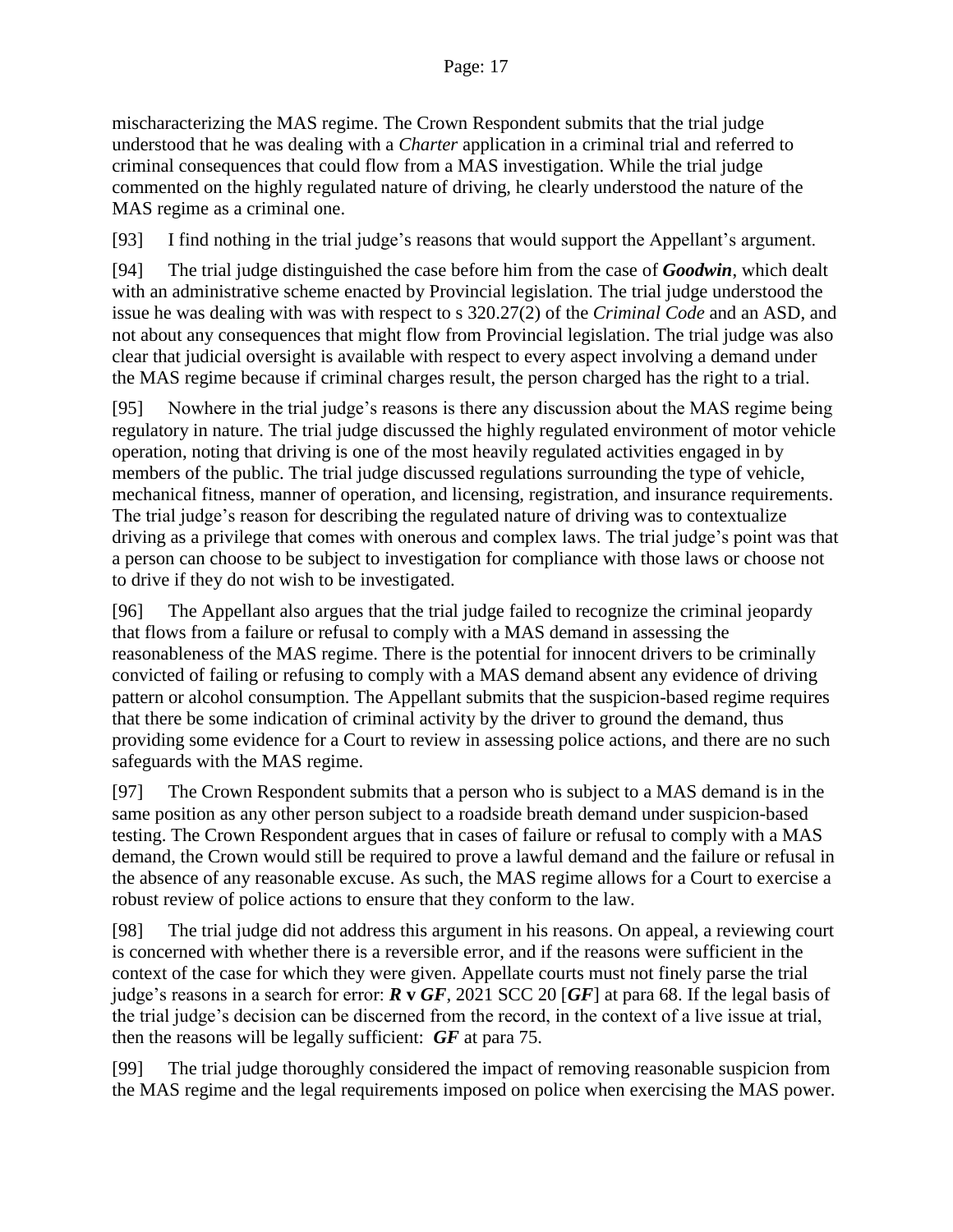The trial judge's failure to address this particular point is not sufficient to warrant appellate intervention.

[100] Additionally, I agree with the Crown Respondent that a driver who fails or refuses to comply under the MAS regime is in exactly the same position as a driver who fails or refuses to comply under the suspicion-based regime. In either case, there is meaningful judicial oversight of police actions.

[101] Failing to provide a breath sample suitable for analysis and refusing to comply with a lawful breath demand are not impaired driving offences. They are offences against the administration of justice. A person who either refuses a lawful demand or frustrates a police investigation by wilfully defeating an ASD is no longer an "innocent driver." Instead, the driver is obstructing a lawful investigation. If the driver is charged criminally, the driver has a right to a trial, and the Crown has the burden of proving beyond a reasonable doubt a lawful demand and a failure or refusal to provide a breath sample with no reasonable excuse. The trial provides meaningful judicial oversight of the officer's reasons for the traffic stop, the demand itself, the driver's words of refusal or actions in failing to provide the breath sample, and any potential excuse offered by the driver. In that regard, the MAS regime is no different than suspicion-based testing and has no greater impact on "innocent drivers" than the previous suspicion-based regime.

### **D. and E. Threshold of the search and reasonable suspicion**

[102] The Appellant submits that the trial judge erred in discounting the significance of the threshold for the search under the MAS regime. The Appellant argues that the threshold for a search provides an important constitutional check and balance reflective of the privacy and legal interest caught by the search and seizure question and is an important consideration in the assessment of the mechanism of the seizure. Additionally, the Appellant argues that the trial judge erred in failing to take into consideration the prior jurisprudence surrounding reasonable suspicion and the protection that it affords an individual.

[103] The Crown Respondent submits that the trial judge gave careful consideration to the absence of reasonable suspicion in the MAS regime and properly balanced the absence of that threshold requirement with the restrictions on the use of MAS demand powers by police. The Crown Respondent argues that the trial judge properly noted that the threshold for the search is not the only determinative factor, and the context of the entire scheme must be taken into consideration. The Crown Respondent further argues that the ineffectiveness of suspicion-based testing was established through *viva voce* evidence and the Parliamentary record of the debates surrounding the MAS regime, and the trial judge did not err in considering the fallible nature of suspicion-based investigations.

[104] The trial judge found that the absence of a threshold requirement in the MAS regime did not make the law unreasonable. I see no error in the trial judge's conclusion on this point. Nor do I see any error in the trial judge's consideration of the subjective nature of suspicion-based testing.

[105] As mentioned previously, the trial judge was correct when he stated that reasonable suspicion is not a constitutionally protected minimum below which all searches are unreasonable. Reasonable suspicion is simply one of many standards for determining whether a search is reasonable. As the Crown Respondent points out, the MAS regime is not the first search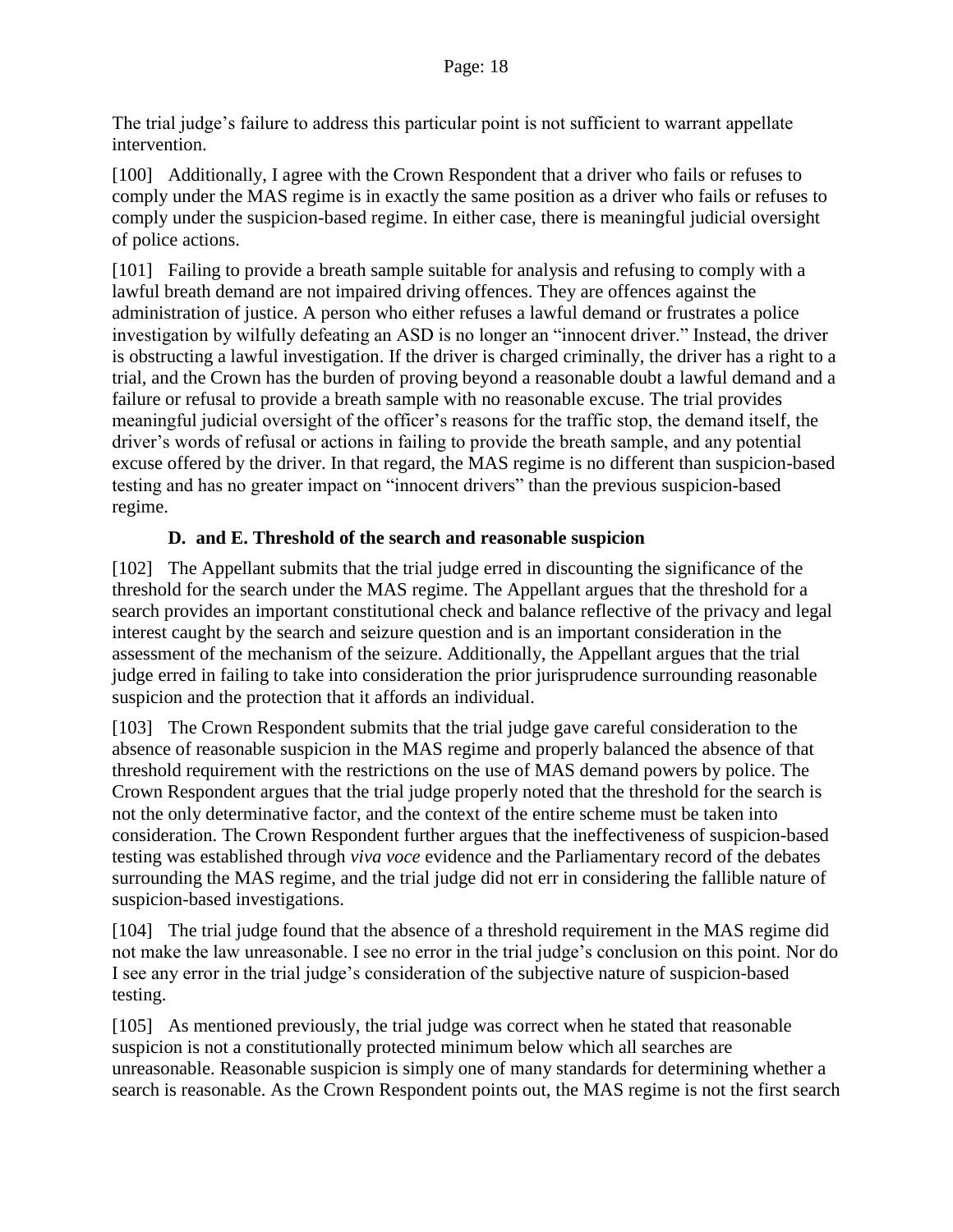and seizure to be found reasonable where no grounds are required: see *R v Campanella*, [2005] OJ No 1345 (CA) which found that warrantless searches of all persons entering a courthouse and their personal property were reasonable searches; and *R v Jarvis*, 2002 SCC 73 which found that at-will searches to enforce tax compliance were reasonable searches.

[106] As the Crown Respondent submits, the trial judge carefully considered the absence of reasonable suspicion in s 320.27(2) of the *Criminal Code.* The trial judge noted the non-intrusive nature of breath samples, the lack of personal information that those breath samples provide, the limited use that can be made of ASD results, the low threshold required for reasonable suspicion, and the subjective nature of a suspicion-based investigation. The trial judge also compared the subjectivity of suspicion-based testing to the objective nature of the MAS regime and noted the addition of significant restrictions on an officer engaged in a MAS investigation, including the immediacy of the demand, that the officer has the ASD in his or her possession, be in the lawful exercise of police powers, and that the driver must be operating a motor vehicle immediately before the demand is made.

[107] The trial judge was alive to the issues surrounding suspicion-based testing, both in protecting the individual and in detecting impaired drivers. Based on the evidence, the trial judge properly concluded that reasonable suspicion is characterized by subjective elements and police judgment at every stage, which includes the officer's evaluation of the driver's speech, motor control, source of odour of alcohol, and driving pattern. While the Appellant suggests that these are a constellation of objectively discernable facts, the evidence in this trial suggests otherwise, specifically, that those "objectively discernable facts" are subjective and fallible.

## **F. The potential for discriminatory application**

[108] The Appellant submits that the trial judge erred in his assessment of the potential for discriminatory application of the MAS regime. The Appellant argues that the trial judge misapprehended the evidence of Supt Graham, and therefore ignored the issue surrounding targeted or racially motivated detentions and searches with no ability for meaningful *Charter*  review.

[109] The Crown Respondent submits that the trial judge properly considered the potential for discriminatory application and dismissed it. The Crown Respondent argues that the trial judge considered the evidentiary record before him and properly concluded that the universal application of the MAS regime made it less subjective and therefore less likely to involve unconscious bias and discriminatory misuse. I see no error in the trial judge's reasoning regarding the potential for discriminatory practices that would warrant appellate intervention.

[110] I agree with the Crown Respondent that the trial judge properly considered the evidentiary record before him. There was no evidence that the MAS regime will result in a greater risk of misuse than suspicion-based testing. The trial judge properly considered and rejected the Appellant's argument on this issue and found that because the MAS regime is less subjective, it is less likely to result in discriminatory application. The trial judge noted that the RCMP had turned their minds to the issue of discriminatory misuse and were taking steps to address it. The evidence that the trial judge considered included the police practices used when MAS was engaged, the anonymous nature of a MAS demand, and active monitoring of complaints arising from MAS stops across Alberta by the RCMP.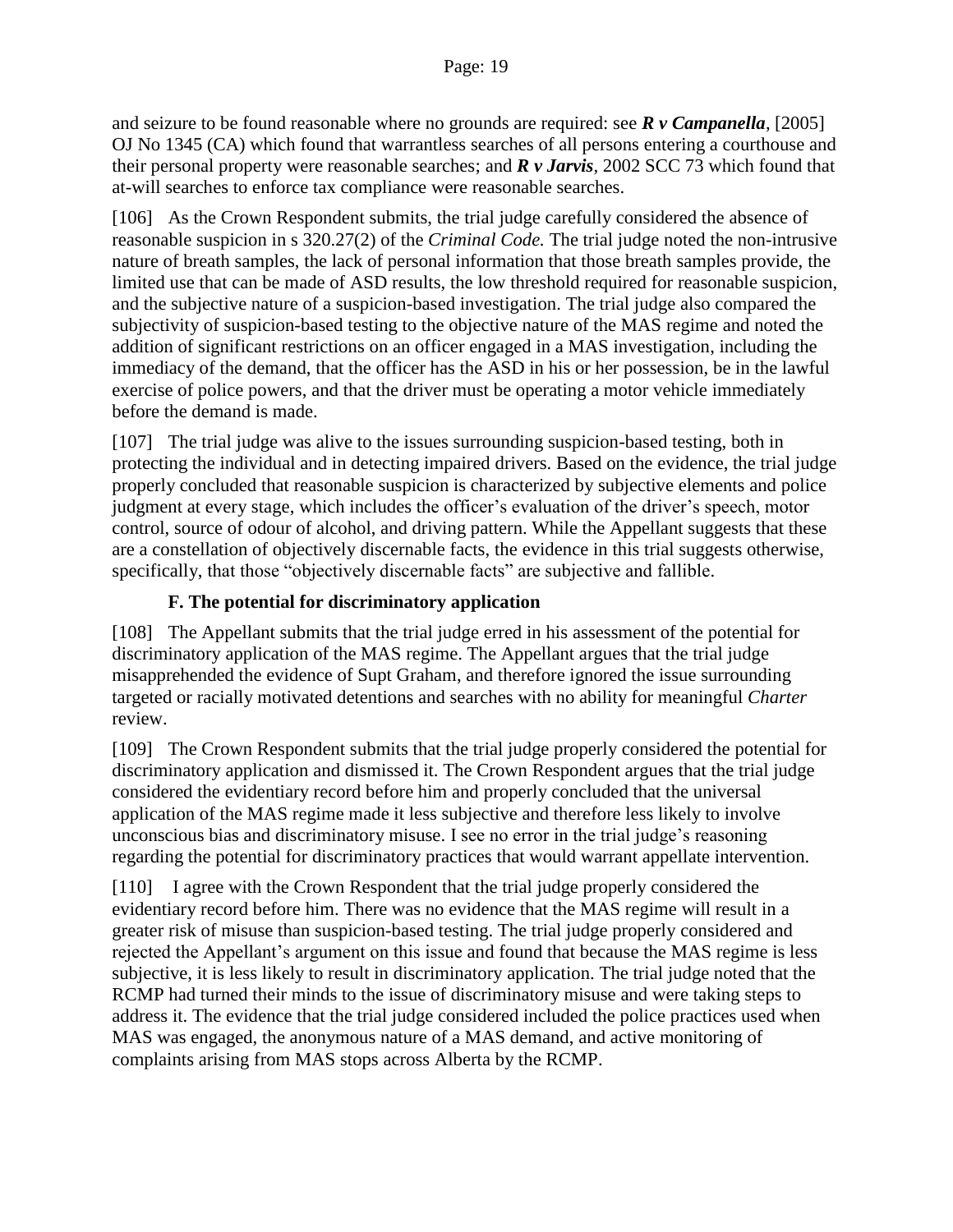[111] There was no evidence that the Appellant himself was the victim of a discriminatory traffic stop.

#### **Conclusions regarding s 8 of the** *Charter*

[112] Since I find no appealable error in the trial judge's reasoning, I see no need to conduct a *de novo* analysis of the reasonableness of the MAS regime.

[113] I note that other Provincial court cases that have considered the constitutionality of the MAS regime have all found the law to be reasonable. In *Blysniuk*, the Court also had the benefit of evidence from Dr. Bierness. In that case, the Court found that the MAS regime complies with s 8 of the *Charter*. The same conclusion was reached in *Brown*, where the Court relied on the reasoning in *Blysniuk* and of the trial judge in this case. There are two unreported decisions in Alberta that post-date the trial judge's decision in this case that also found the new regime compliant with s 8 of the *Charter*: *R v Hackett* (22 March 2021), Red Deer 190691519P1 (Alta Prov Ct) [*Hackett*]; *R v Goodswimmer* (23 July 2021), Edmonton 191226851P1 (Alta Prov Ct) [*Goodswimmer*]. In both of those cases, the Courts had a similar evidentiary record before them as the one before the trial judge in this case.

[114] There is a line of cases out of Saskatchewan that found the MAS regime offends s 8 of the *Charter* but is saved by s 1 of the *Charter*. The first of those decisions is *Morrison*, which was considered and distinguished by the trial judge in this case on the basis of the evidentiary record before him. The evidence in *Morrison* included *viva voce* evidence from two investigating officers and the accused. The only documentary evidence appeared to come from a statistical report on collisions involving alcohol and some Hansard records surrounding Bill C-46. There was no expert evidence called.

[115] The subsequent case of *Switenky* was decided by the same judge as *Morrison*, who relied on his own reasoning. In *Kortmeyer*, the Court relied on the principle of judicial comity and concluded that deference was owed to the trial judge's reasoning in *Morrison*.

[116] The evidentiary record before the trial judge in this case was robust, and the analysis undertaken more fulsome than that in *Morrison*. Since *Switenky* and *Kortmeyer* simply followed the reasoning in *Morrison*, I do not find them persuasive.

[117] I find the trial judge properly concluded that the MAS regime is a reasonable intrusion on the privacy rights of drivers and does not breach s 8 of the *Charter*.

#### **IV. Conclusion**

[118] For the above reasons, the appeal is dismissed.

Heard on the 21<sup>st</sup> day of January 2022. **Dated** at the City of Edmonton, Alberta this 10<sup>th</sup> day of June 2022.

> **M. Hayes-Richards J.C.Q.B.A.**